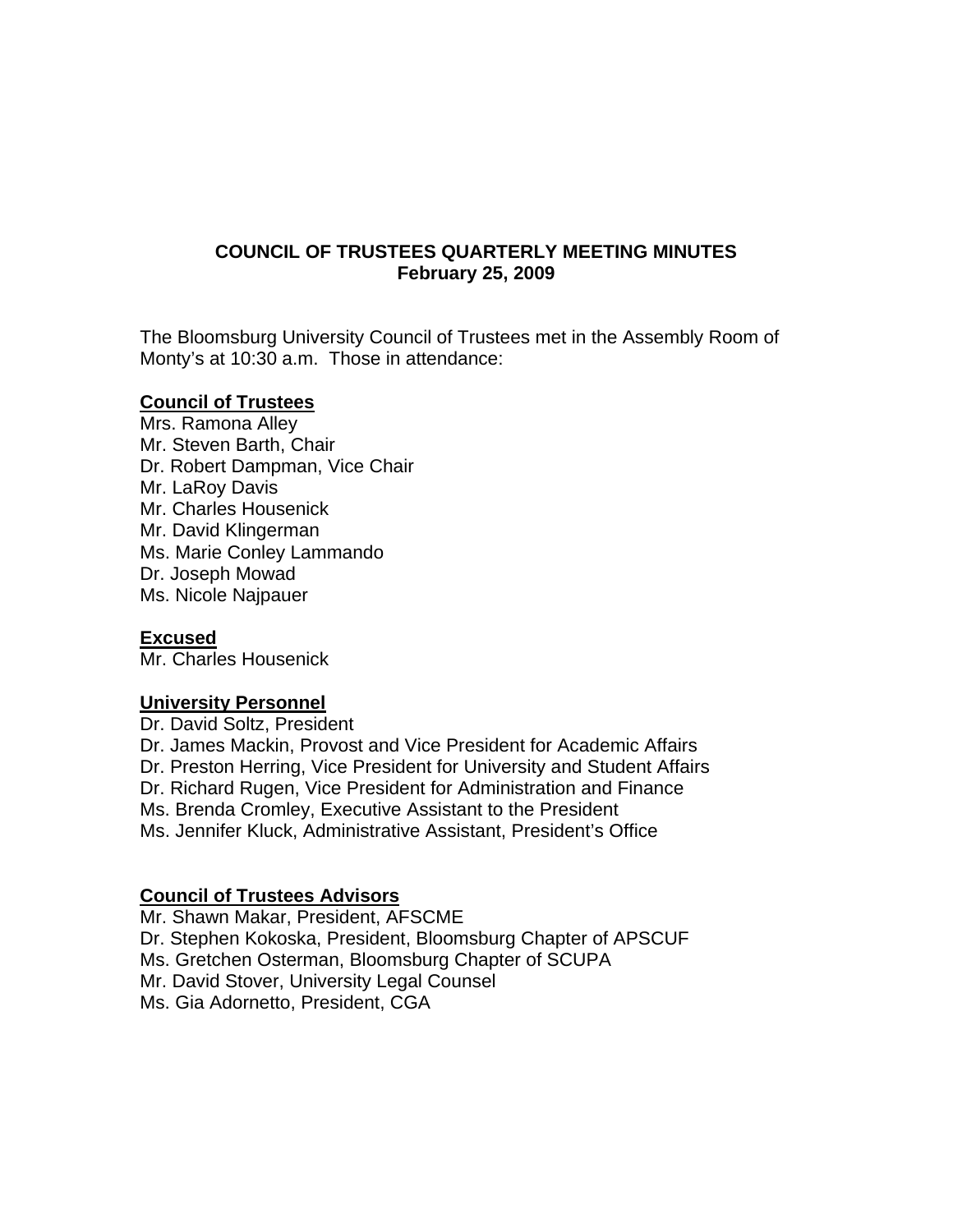## **Pledge of Allegiance**

In accord with House Resolution Number 32, Trustee Barth requested everyone stand for the Pledge of Allegiance to the American Flag.

## **Call to Order**

Trustee Barth, Chair of the Council of Trustees, called the meeting to order and welcomed all those in attendance. He reported the Council of Trustees met earlier in the morning for committee meetings.

## **Minutes of the Council of Trustees**

A motion was made by Trustee Conley Lammando, seconded by Trustee Mowad, and unanimously carried that the December 3, 2008 minutes be approved.

## **NEW BUSINESS**

## **Introductions**

Trustee Barth introduced Dr. Emeric Schultz who was recently granted Emeritus status by the president. Dr. Michael Pugh, of the Chemistry department, spoke on behalf of the department to express reasons for nominating Dr. Schultz.

Trustee Barth also recognized those individuals serving on our Advisory panel: Mr. Shawn Maker, Ms. Gretchen Osterman, Dr. Stephen Kokoska, Mr. Gia Adornetto, and Mr. David Stover.

# **Trustee Resolution honoring Mr. Robert Gibble**

A motion was made by Trustee Alley to approve the following resolution:

**WHEREAS,** Mr. Robert J. Gibble has served honorably as a member of the Bloomsburg University Council of Trustees since 1999 and during his tenure on the Council provided leadership as Chairman from 2006 to 2008; and

**WHEREAS,** his education, experience, insight and sound judgment have proven invaluable to the deliberations and policy-making of the Council; and

**WHEREAS,** he is a deeply committed alumnus of Bloomsburg University, having earned a bachelor's degree in education in 1968; and

**WHEREAS,** the faculty, staff, and administration are grateful for his advocacy on behalf of Bloomsburg University and the vital role he has played through his service on many committees, as he has forged resolutions on complex campus issues and in his leadership roles within the Council of Trustees; and

**NOW, THEREFORE, BE IT RESOLVED,** that the Council of Trustees of Bloomsburg University conveys its profound gratitude and esteem to our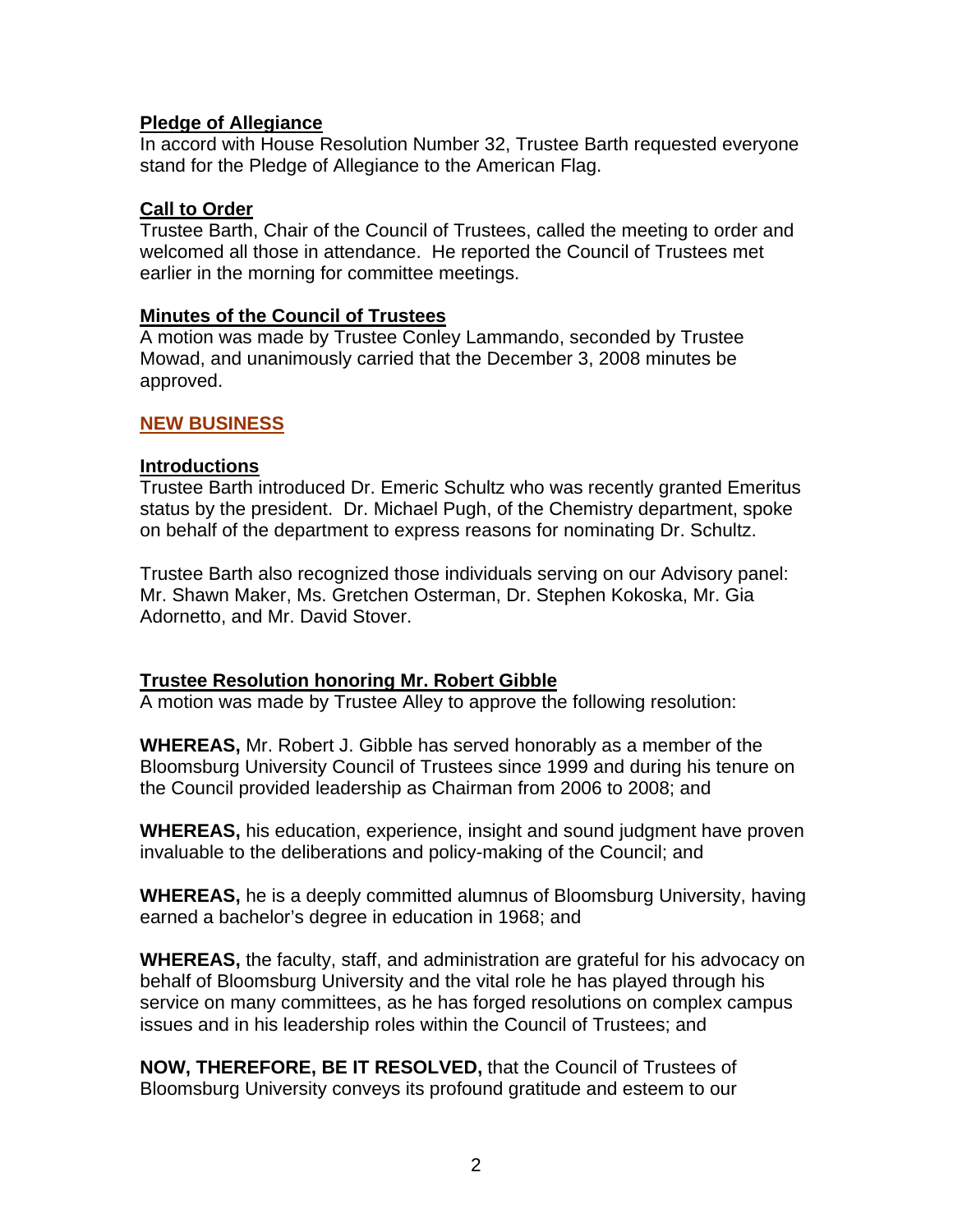colleague and friend for his dedicated service as Chairperson of the Council of Trustees of Bloomsburg University.

**BE IT FURTHER RESOLVED,** that this Resolution be made a part of the official minutes of the Council of Trustees of Bloomsburg University and that a copy be presented to Mr. Robert J. Gibble. Second by Trustee Mowad. Unanimous approval.

## **Trustee Resolution honoring Mr. A. William Kelly**

A motion was made by Trustee Alley to approve the following resolution:

**WHEREAS,** Mr. A. William Kelly has served with distinction as a member of the Bloomsburg University Council of Trustees since 1995 and during his tenure on the Council provided leadership as Chairman from 2002 to 2006; and

**WHEREAS,** his education, experience, insight and sound judgment have proven invaluable to the deliberations and policy-making of the Council; and

**WHEREAS,** he is a deeply committed and cherished alumnus of Bloomsburg University, having earned a bachelor's degree in English in 1971; and

**WHEREAS,** the faculty, staff, and administration are grateful for his advocacy on behalf of Bloomsburg University and the vital role he has played through his service on many committees, as he has forged resolutions on complex campus issues and in his leadership roles within the Council of Trustees; and

**NOW, THEREFORE, BE IT RESOLVED,** that the Council of Trustees of Bloomsburg University regretfully accepts his resignation as a Trustee and conveys its profound gratitude and esteem to our colleague and friend for his dedicated service on the Council of Trustees of Bloomsburg University.

**BE IT FURTHER RESOLVED,** that this Resolution be made a part of the official minutes of the Council of Trustees of Bloomsburg University and that a copy be presented to Mr. A. William Kelly.

Second by Trustee Davis. Unanimous approval.

## **Trustee Resolution honoring Ms. Nicole Najpauer**

A motion was made by Trustee Alley to approve the following resolution:

**WHEREAS**, Nicole A. Najpauer served as a student member of the Bloomsburg University Council of Trustees for the 2008-2009 academic year, and

**WHEREAS**, she has served responsibly and with integrity on various committees representing Bloomsburg University, and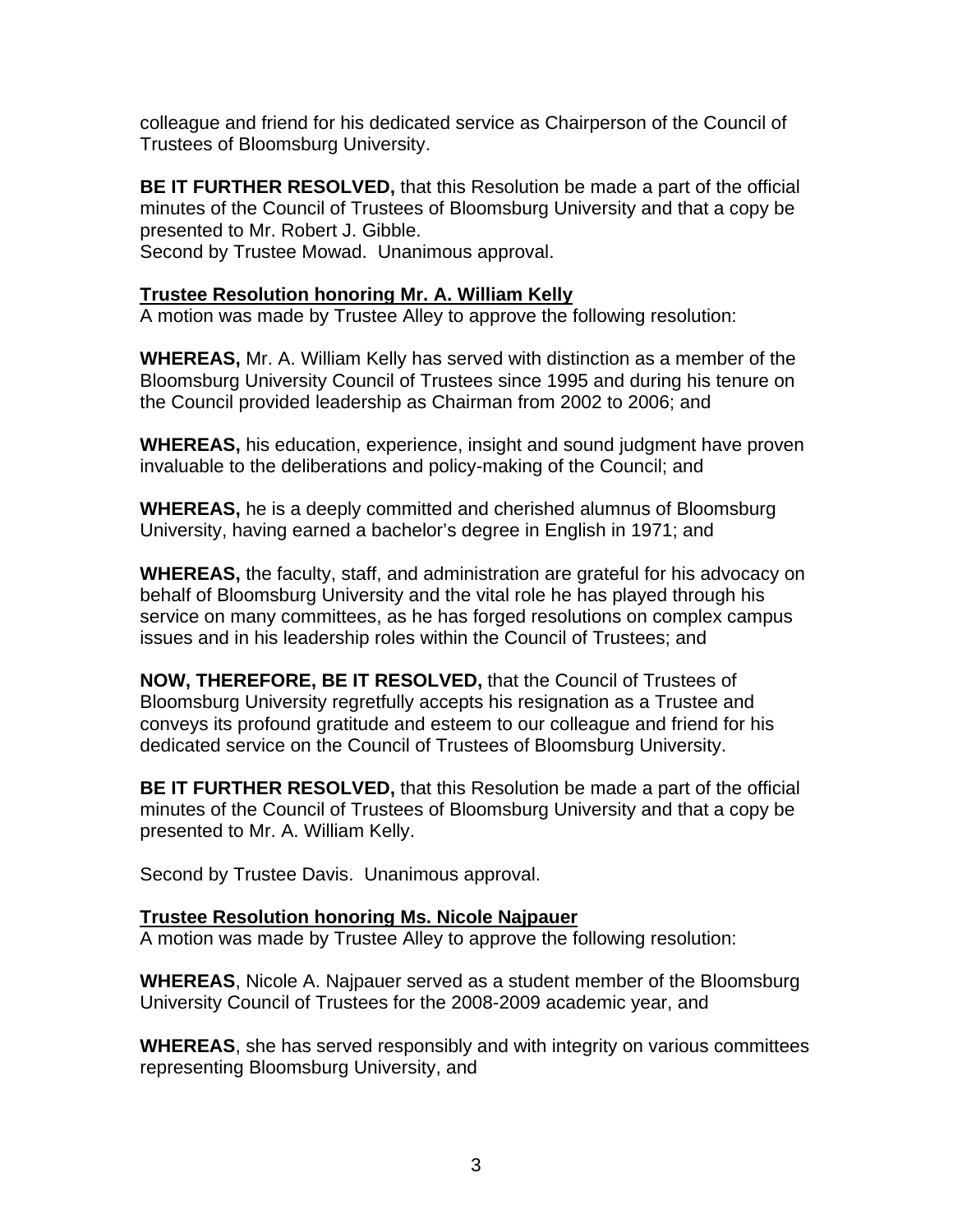**WHEREAS**, more importantly, she has been a positive role model for all other students,

**NOW, THEREFORE, BE IT RESOLVED**, that the Council of Trustees of Bloomsburg University expresses it gratitude and appreciation for her dedicated service to Bloomsburg University.

Second by Trustee Klingerman. Unanimous approval.

## **PRESIDENT**

### **President's Report**

President Soltz reviewed his President's Report with the Trustees. A copy of the report will be appended to the minutes.

### **ACADEMIC AFFAIRS**

Trustee Barth called on Dr. James Mackin, Provost and Vice President of Academic Affairs, to lead discussion on the Academic Affairs section of the agenda.

#### **Middle Level Degree Program Approval**

Dr. Mackin made appropriate remarks. On a motion made by Trustee Klingerman, seconded by Trustee Mowad, the middle level degree program was granted with unanimous approval.

#### **Institute for Interactive Technologies**

Dr. Mackin introduced Dr. Timothy Phillips who led discussion regarding the Institute for Interactive Technologies program.

## **UNIVERSITY & STUDENT AFFAIRS**

Trustee Barth recognized Dr. Preston Herring, Vice President of Student and University Affairs, to discuss the University and Student Affairs section of the agenda.

#### **Room and Board Fees**

Trustee Conley Lammando made a motion that the 3.5% increase in room fees and a 2.5% increase in board fees for the 2009-2010 budget be approved. Seconded by Trustee Davis. Unanimous approval

## **DEVELOPMENT**

Trustee Barth introduced Mr. Jim Hollister who made a presentation to the trustees on behalf of the Development Office.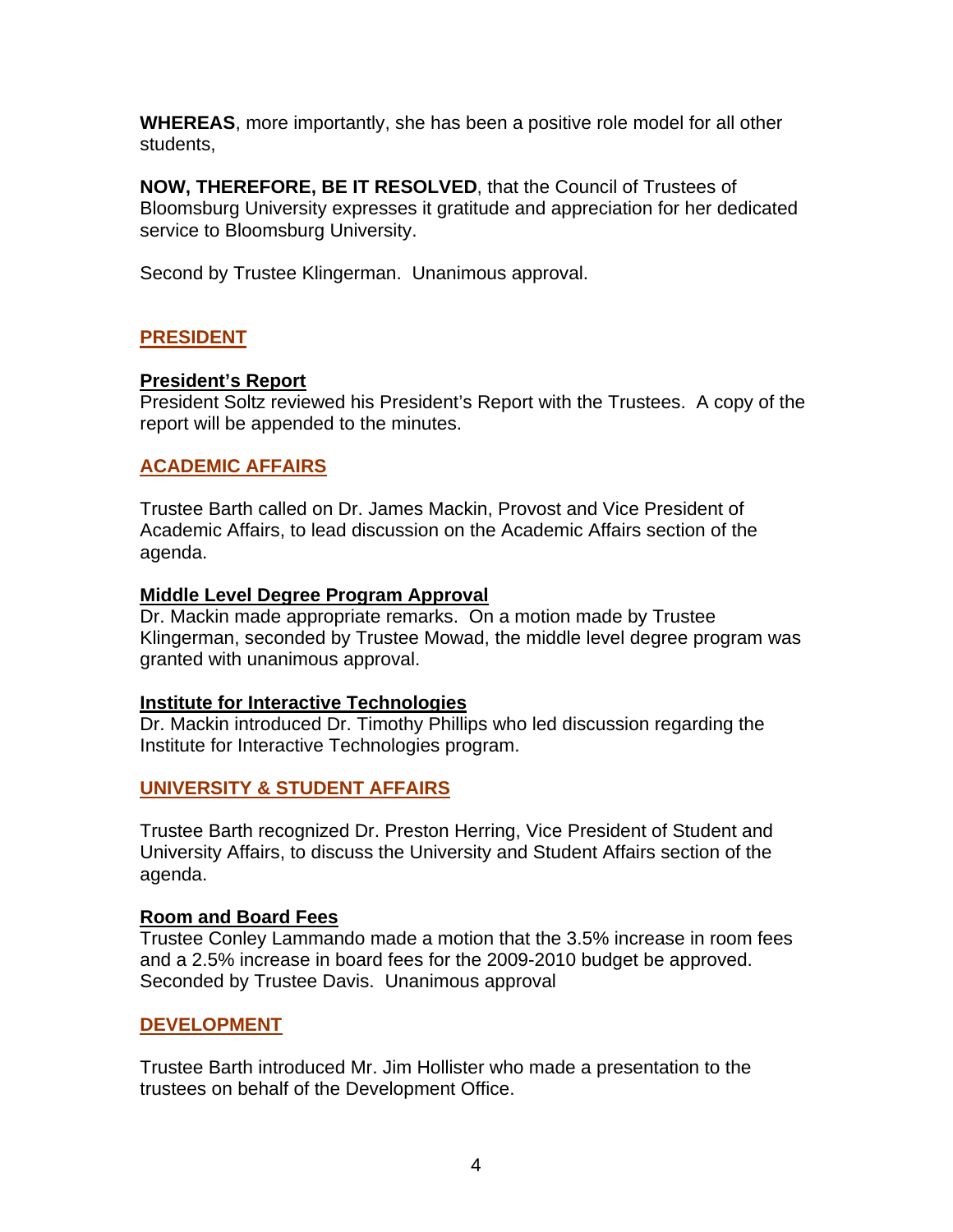## **GENERAL ADMINISTRATION**

Trustee Barth recognized Dr. Richard Rugen, Vice President of Administration and Finance, to lead discussion of the General Administration section of the agenda.

#### **Report on Audit 2007-2008**

On a motion by Trustee Mowad, seconded by Trustee Davis, the audit report prepared by Parente Randolph for the 2007-2008 year was unanimously approved.

## **Approval of Purchasing Activity**

Trustee Davis made a motion, seconded by Trustee Conley Lammando and unanimously carried, to approve purchasing activity under Act 188 in excess of \$10,000 for November 11, 2008 to January 30, 2009.

## **Delinquent Student Accounts**

Trustee Davis made a motion to write off delinquent student accounts as presented by Dr. Richard Rugen, seconded by Trustee Mowad. Unanimous approval.

### **Proposed Fee Schedule 2009-2010**

Dr. Richard Rugen reviewed the information presented to the Trustees. Trustee Davis made a motion to accept the fee schedule for 2009-2010, seconded by Trustee Alley. Unanimous approval.

## **Capital Project Request**

Mr. Eric Milner, Assistant Vice President for Administration, reviewed the capital project requests and recommended prioritization for funding/authorization for 2009-2010 to 2013-2014.

1. Waller Renovation/Addition https://www.mot.in 5 year program

Priority **Priority Anticipated funding** 2. McCormick Renovation https://www.mot.in 5 year program

Trustee Davis made a motion to approve the capital project requests as presented, Seconded by Trustee Najpauer. Unanimous approval.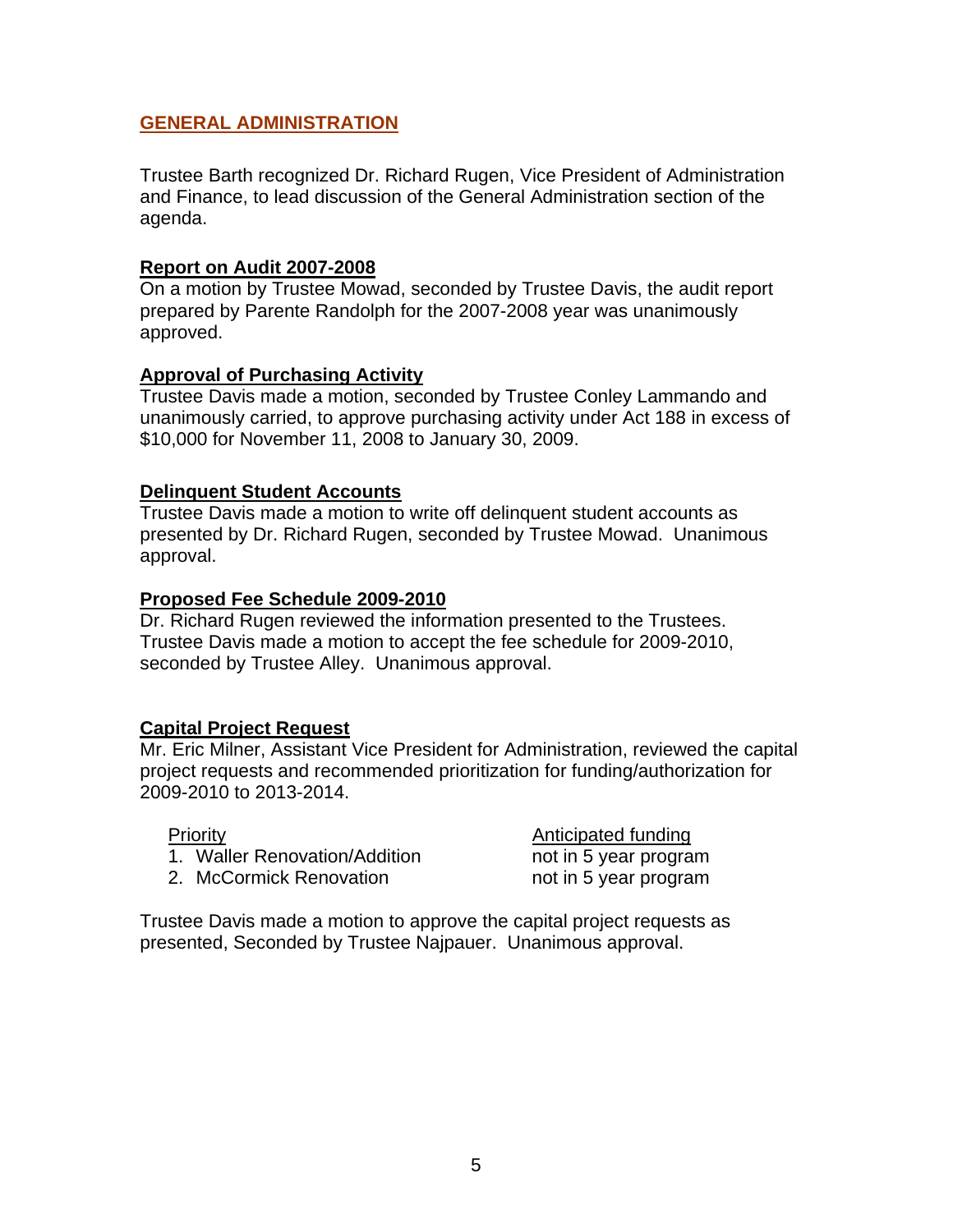# **OTHER BUSINESS**

# **Adjournment**

With no other items to be presented to the Council, Trustee Barth adjourned the meeting at 12:06 p.m.

\_\_\_\_\_\_\_\_\_\_\_\_\_\_\_\_\_\_\_\_\_\_\_\_ \_\_\_\_\_\_\_\_\_\_\_\_\_\_\_\_\_\_\_\_\_\_\_\_\_\_\_

Marie Conley Lammando<br>
Secretary Administrative Ass

Administrative Assistant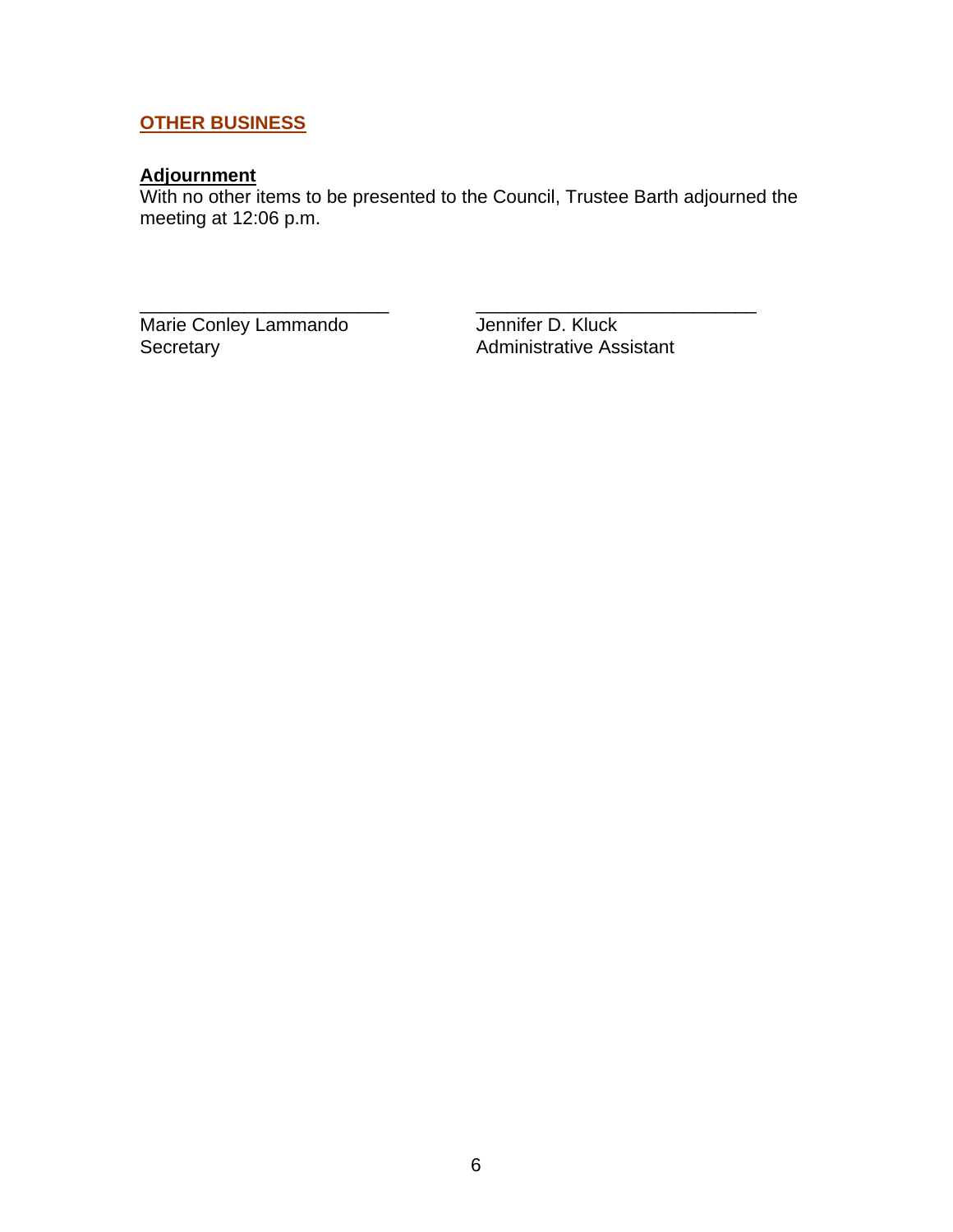# BLOOMSBURG UNIVERSITY OF PENNSYLVANIA Bloomsburg, PA 17815

# **PRESIDENT'S REPORT TO THE BLOOMSBURG UNIVERSITY COUNCIL OF TRUSTEES**

# **February 25, 2009**

Since the Council of Trustees last met, we had a successful graduate and undergraduate commencement in December.

• Last week I held an open forum for students, faculty and staff to review the recommendations from a three‐person outside panel convened to investigate the homecoming dance incident that occurred on campus November 1st. The members of the panel reviewed documents, video clips and other materials along with interviewing individuals who were present at the dance.

The panel provided 42 recommendations for healing the campus climate, advancing diversity, event planning and event security. Many of these recommendations will be undertaken in the short‐term while some may require a long‐term strategy in order to ensure future campus gatherings are run smoothly and safely and to enhance the climate of our multicultural campus. This document provides an excellent blueprint for moving forward.

On March 26<sup>th</sup> we will be holding a President's Conversation on Diversity, the second this academic year, which will allow us to continue a further dialogue on the recommendations from the panel.

- The Board of Directors of the Husky Research Corporation, Inc. donated \$25,000.00 to establish two separate restricted scholarship funds for Bloomsburg University students. Each one is in the amount of \$12,500.00. The interest and earnings on each fund will be annually utilized to fund the Husky Audiology Scholarship and the Husky Instructional Technology Scholarship.
- The National Science Foundation's Division of Research on Learning in Formal and Informal Settings (DRL) has recently awarded a \$1.8M grant to a consortium of partners including Dr Karl Kapp of Bloomsburg University's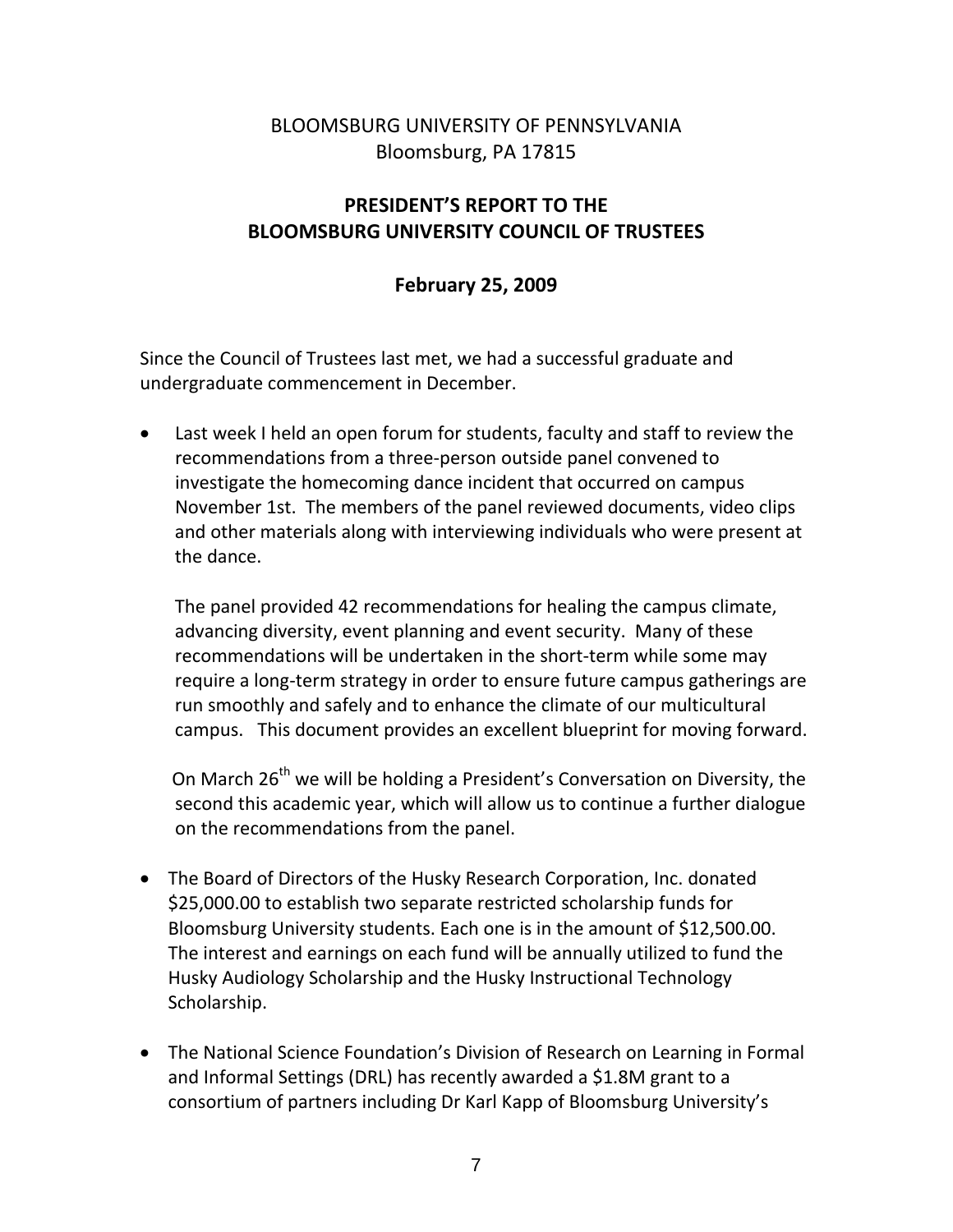Department of Instructional Technology to study, "Simulation and Modeling in Technology Education".

- Husky Research Corporation, in partnership with Central Pennsylvania Workforce Development Corporation (CPWDC), received funding in the amount of \$103,000, as part of an Industry Partnership Worker Training Grant, in information and communication services. The Institute for Interactive Technologies (IIT) will create an extensive training program entitled, "Information Technology Leadership Essentials," that will be offered to qualified businesses in a 9‐county region of central Pennsylvania.
- The Student Health Center's laboratory has been reclassified so that the Health Center can perform Mono and Strep screens within the Health Center. This reduces the cost of these screens for students, results in a quicker diagnosis since the screens are done on site, and allows us to administer antibiotics in a timelier manner for a quicker recovery.
- I am pleased to announce that Dr. Steven Kokoska, Department of Mathematics, Computer Science and Statistics, has accepted the position of Director of the Honors Program. Dr. Kokoska has taught honors seminars several times and has mentored many honors independent study projects. He also served one semester as interim honors director when recently retired Honors Director, Emeric Schultz, was on sabbatical. Currently, 121 students are in the Honors Program and I'm sure that number will continue to grow under Dr. Kokoska's leadership.
- Dr. Julie Vandivere, Department of English, has agreed to serve as the faculty coordinator for the eleven Living and Learning Communities. In this role, she will work with directors, departments, residence life and admissions to coordinate programming, course needs and recruitment.
- While I am recognizing individuals for their accomplishments and service, I would like to offer my congratulations to Gia Adornetto for winning a second term to serve as CGA president.
- The search for a Vice President of University Advancement is progressing. We have advertised the position in several key educational publications and/or websites. Our goal is to begin interviewing candidates in mid to late March.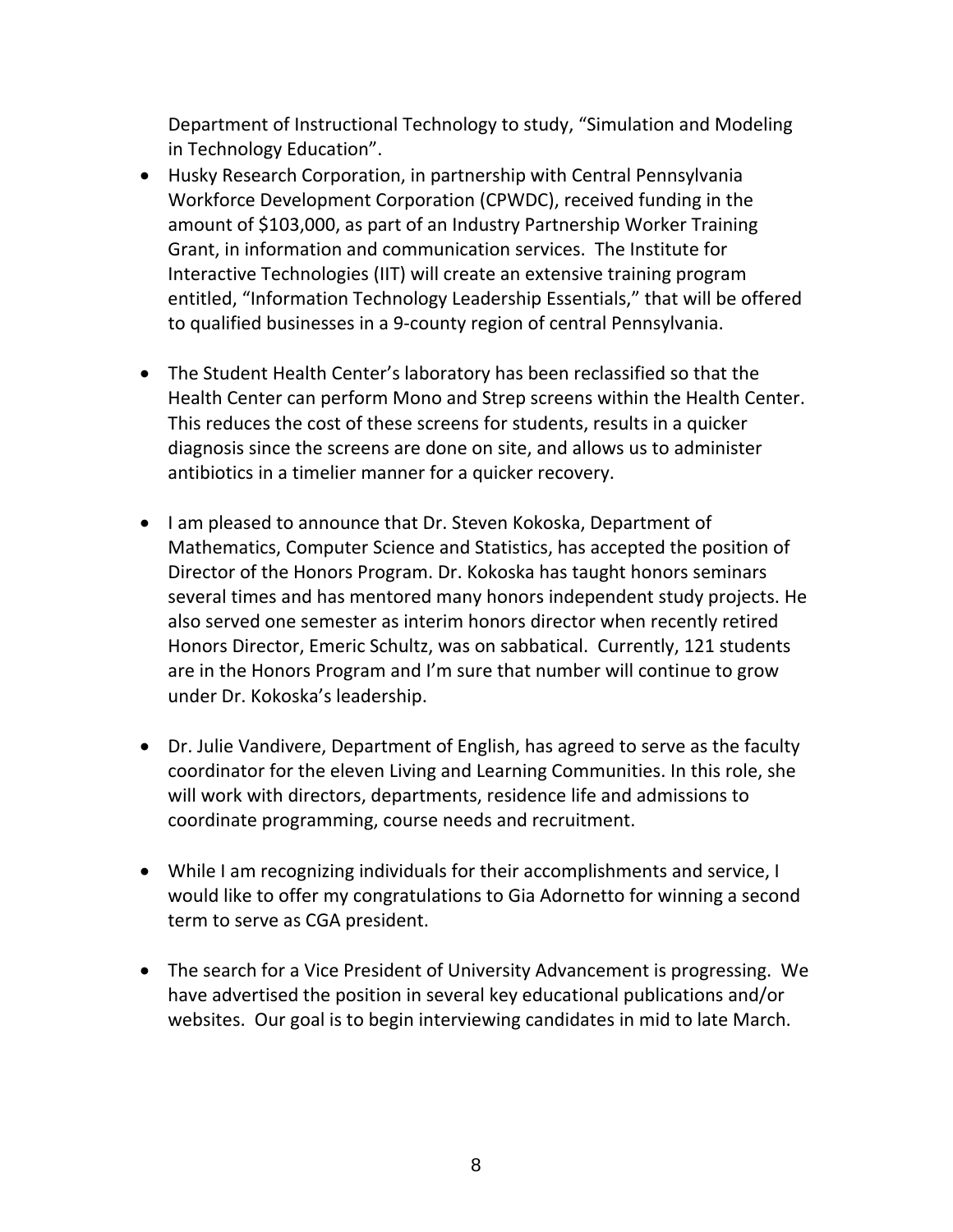- 9 BU students are serving as Scholars in Service to Pennsylvania by committing to 450 hours of community service. Our SOLVE office helps coordinate this AmericaCorp program and provides training for the students. This program started in 2004. Students help at local organizations during the academic year, such as Camp Victory, the YMCA, the Model UN, the Alliance Against the Homeless and the Women's Center.
- Yesterday I attended a luncheon where 87 student‐athletes were named as Scholar‐Athletes at the University. Student‐athletes who attain a grade point average of 3.25 or higher during the past two semesters, or have a minimum cumulative grade point average of 3.25, quality for this recognition. Each scholar athlete recognized a faculty member who made a positive impact on their education.
- Even though we recognized him earlier, I want to officially announce the most recent individual to achieve Faculty Emeritus status, Dr. Emeric Schultz from the Chemistry Department.
- I would like to briefly comment on the Governor's budget and to emphasize that Bloomsburg University and the other state system universities are the best value in higher education in the Commonwealth. We have the lowest tuition and provide a high quality education. In a year when the Commonwealth is facing a potential \$2.3 billion budget general fund deficit we are pleased that the recommended appropriation for PASSHE is level with the original current year funding and restores the 4.25% reduction in the current fiscal year. The Governor's budget doubles system capital funding from \$65 to \$130 million a year which will enable acceleration of renovation of facilities including Sutliff Hall at BU.

 The state appropriation covers approximately 36% of the current cost to educate our students. The remaining 64% is dependent on tuition and fees. State funding per student has dropped steadily leading to increased pressure on a student to fund their education. Tuition at the PASSHE universities is the lowest amount of all 4‐year colleges and universities in the Commonwealth and is more than 50% lower than at branch campuses of Penn State and Pitt. Over the past five years PASSHE has had the lowest tuition and fee increases of the 46 public university systems in the country.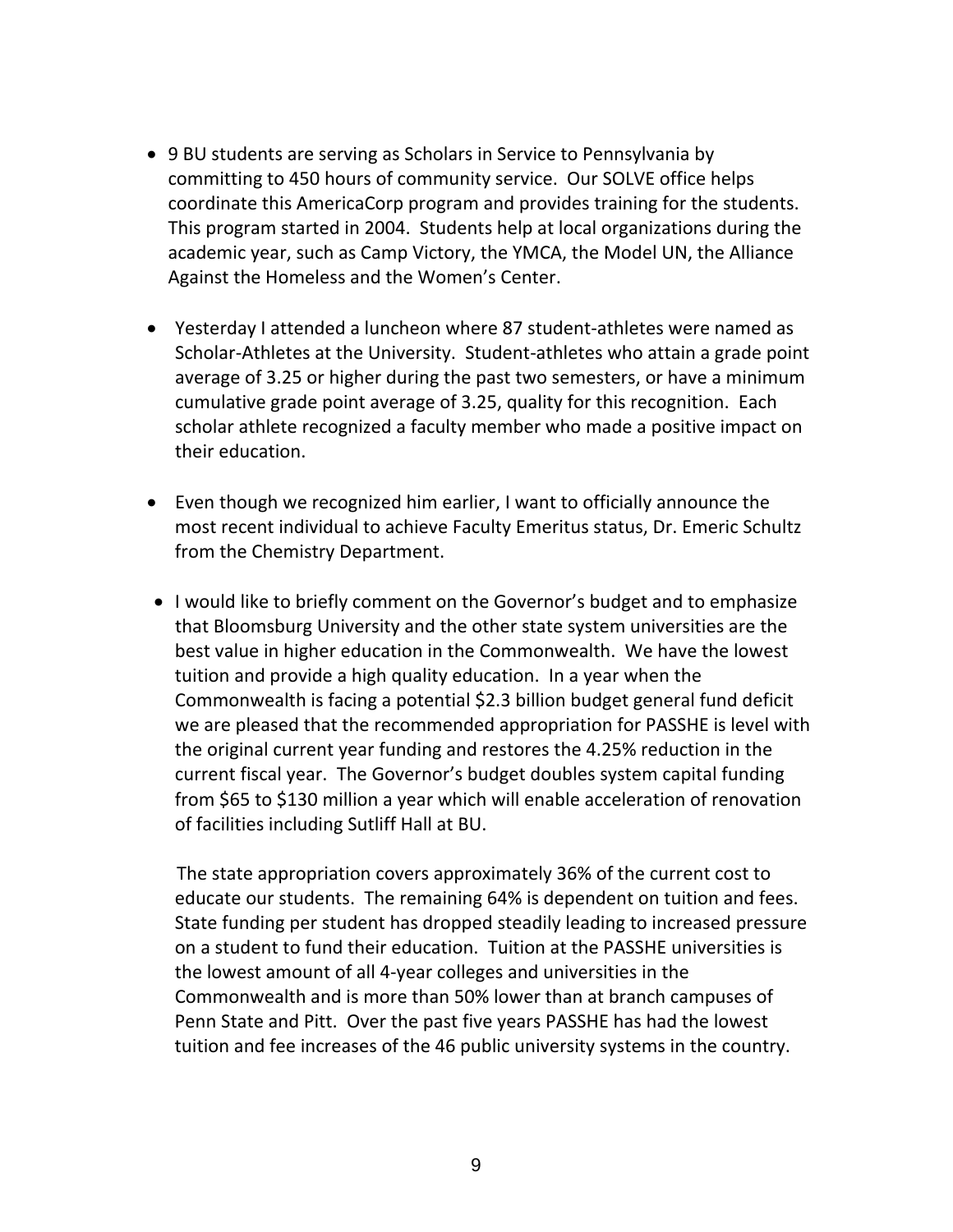The proposed level‐funding for the State System will result in a budget shortfall due to increased health benefit costs, contractual salary increase and inflation. It would take an 8% tuition increase to cover the shortfall. In the current recession such a tuition increase would be a real burden on our students although we would still be by far the best value in higher education in the Commonwealth.

We will be working closely with the PASSHE Board of Governors and our legislators to keep tuition affordable without compromising the academic quality of our programs.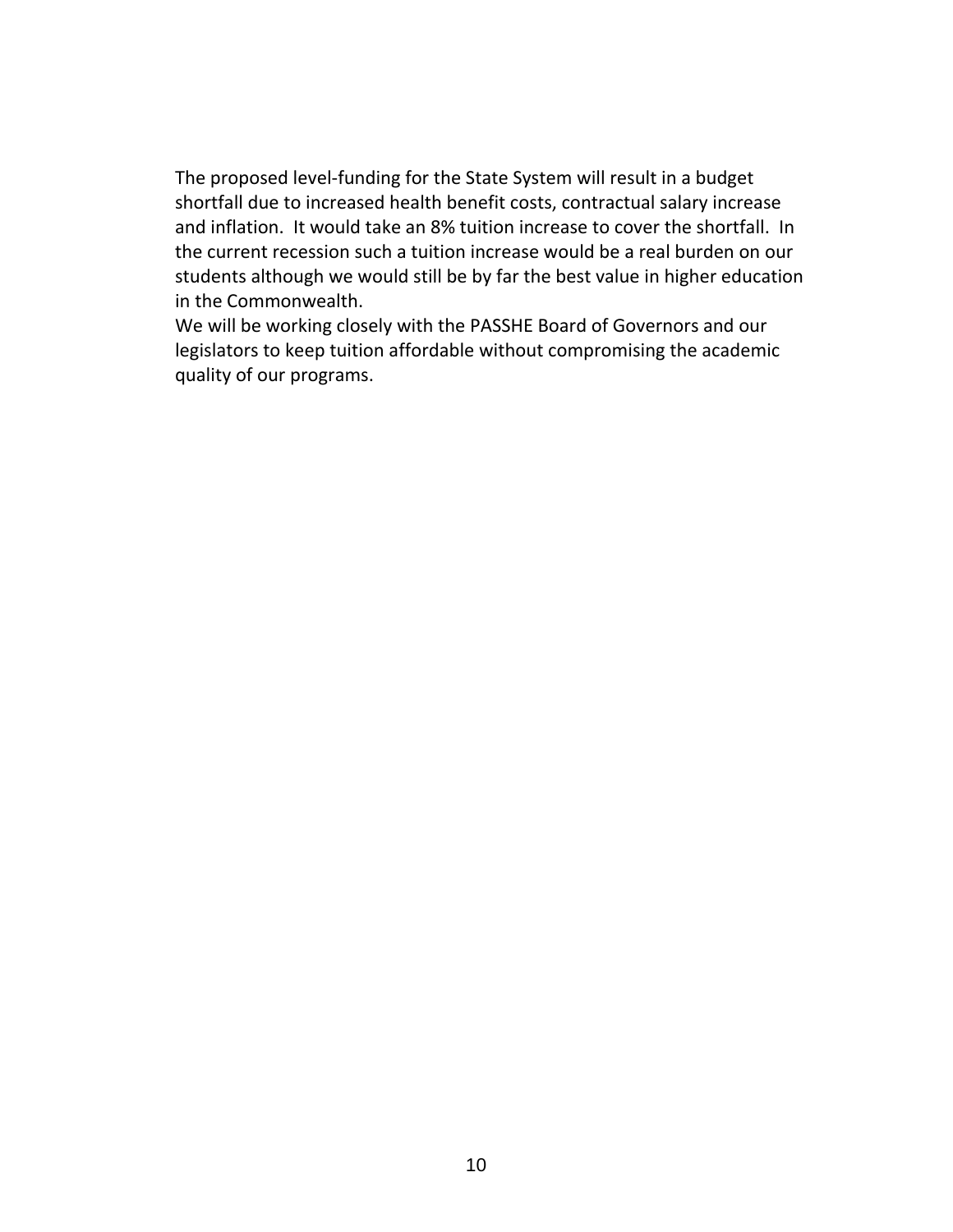## **COUNCIL OF TRUSTEES QUARTERLY MEETING MINUTES June 3, 2009**

The Bloomsburg University Council of Trustees met in the Kehr Union Building, Multipurpose A at 10:30 a.m. Those in attendance:

#### **In person:**

Mrs. Ramona Alley Mr. Steven Barth, Chair Mr. Charles Housenick Mr. David Klingerman Ms. Marie Conley Lammando Dr. Joseph Mowad

#### **By phone:**

Dr. Robert Dampman, Vice Chair Mr. LaRoy Davis

#### **University Personnel**

Dr. David Soltz, President Dr. Preston Herring, Vice President for University and Student Affairs Dr. Richard Rugen, Vice President for Administration and Finance Ms. Brenda Cromley, Executive Assistant to the President Ms. Jennifer Kluck, Administrative Assistant, President's Office

#### **Council of Trustees Advisors**

Dr. Stephen Kokoska, President, APSCUF (not present) Mr. Shawn Makar, President, AFSCME Ms. Gretchen Osterman, Bloomsburg Chapter of SCUPA Ms. Gia Adornetto, President, CGA

#### **Pledge of Allegiance**

In accord with House Resolution Number 32, Trustee Barth requested everyone stand for the Pledge of Allegiance to the American Flag.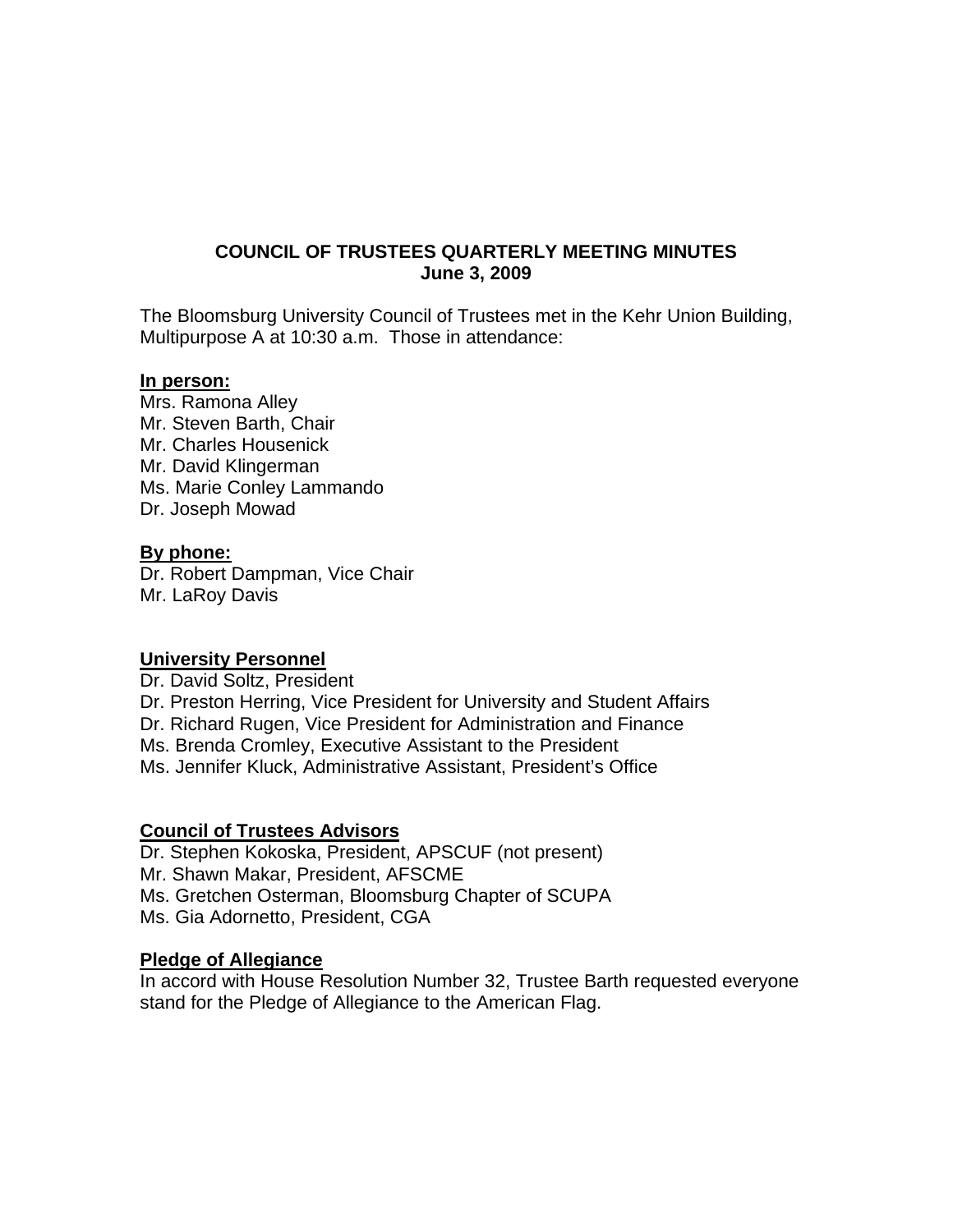## **Call to Order**

Trustee Barth, Chair of the Council of Trustees, called the meeting to order and welcomed all those in attendance. He reported the Council of Trustees met earlier in the morning for an Executive Session to discuss personnel issues as well as conducted the annual inspection of the facilities which included the new student housing complex on upper campus and Bakeless Center for Humanities.

## **Minutes of the Council of Trustees**

A motion was made by Trustee Barth, seconded by Trustee Alley, and unanimously carried that the February 25, 2009 minutes be approved. (Roll Call Vote)

## **NEW BUSINESS**

## **Introductions**

Trustee Barth introduced those in the audience who were either nominated or granted Emeritus status: Dr. Dianne Angelo, Mr. Karl Beamer, Dr. Shelley Randall, Mr. Dale Sultzbaugh, Ms. Katherine Mulka, Mr. Roy Smith (not present), Mr. William Sponseller, and Mr. John Stockalis. Several individuals spoke on behalf of their respective departments to express reasons for nominating the individuals.

Trustee Barth also recognized those individuals serving on our Advisory panel: Mr. Shawn Maker, Ms. Gretchen Osterman, Dr. Stephen Kokoska (not present), Ms. Gia Adornetto, and Mr. David Stover (not present).

# **PRESIDENT**

## **Manager Emeritus**

On a motion by Trustee Alley, seconded by Trustee Mowad, Manager Emeritus status was unanimously approved for Katherine Mulka and Roy Smith. (Roll Call Vote)

## **Non Instructional Emeritus**

On a motion by Trustee Alley, seconded by Trustee Mowad, Non Instructional Emeritus status was unanimously approved for William Sponseller and John Stockalis. (Roll Call Vote)

## **President's Report**

President Soltz reviewed his President's Report with the Trustees. A copy of the report will be appended to the minutes.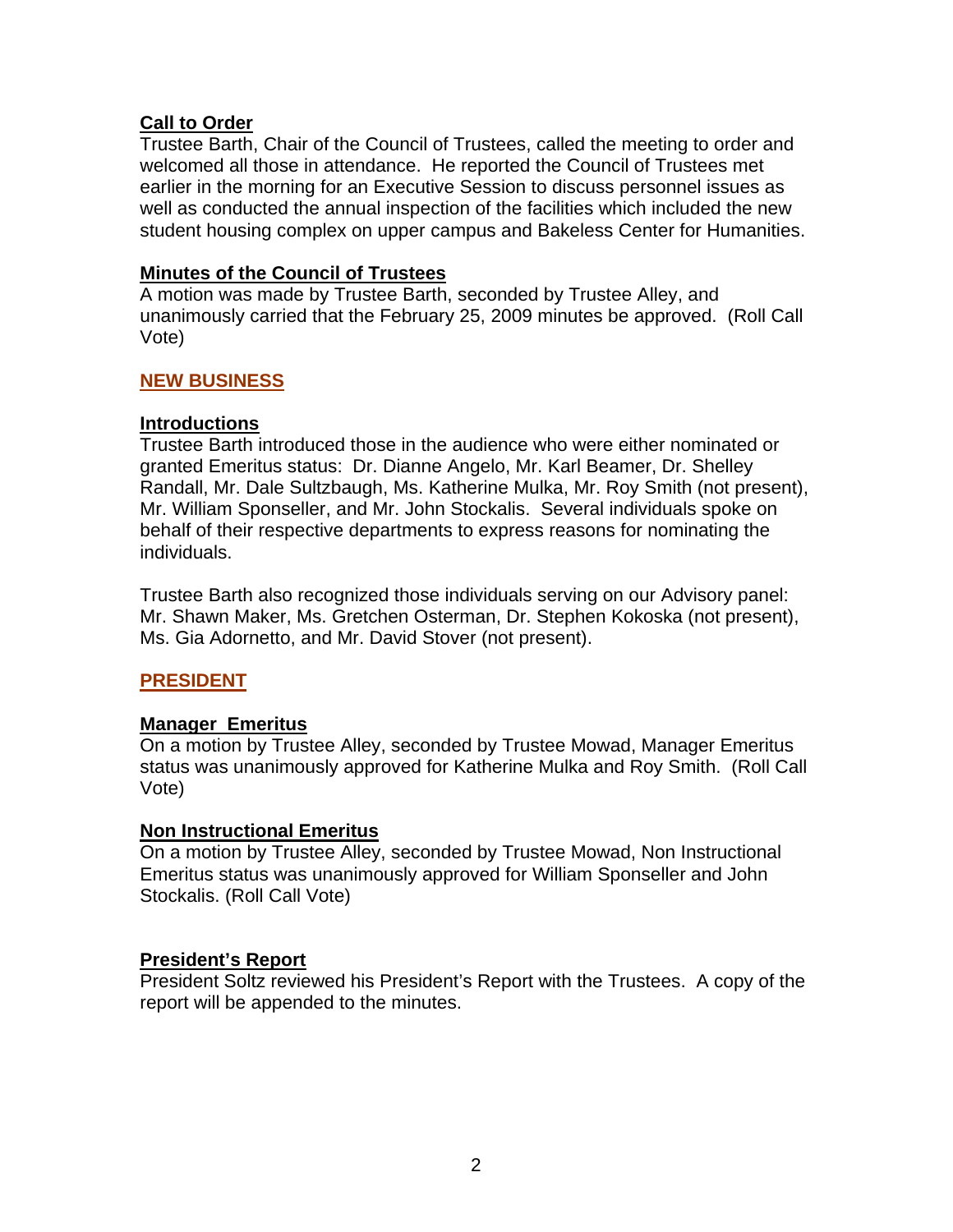# **ACADEMIC AFFAIRS**

Trustee Barth called on Dr. Larry Fritz, Assistant Vice President and Dean of Graduate Studies, to lead discussion on the Academic Affairs section of the agenda.

# **M.A. in Public Policy and International Affairs**

Dr. Fritz made appropriate remarks. On a motion made by Trustee Dampman, seconded by Trustee Conley Lammando, the M.A. in Public Policy and International Affairs program was granted with unanimous approval. (Roll Call Vote)

# **Colleges and Department Name Changes**

Dr. Fritz reviewed several name changes including:

- College of Professional Studies change to College of Education
- Department of Communication Studies and Theatre Arts change to Department of Communication Studies
- Department of Music change to Department of Music, Theatre, and Dance.
- Department of Computer Information Systems change to Department of Management Information Systems and Computer Information Systems.
- Department of Business Education and Business Information Systems change to Department of Business Education and Information and Technology Management
- BSBA in Business Information Systems change to BSBA in Information and Technology Management

# **GENERAL ADMINISTRATION**

Trustee Barth recognized Dr. Richard Rugen, Vice President of Administration and Finance, to lead discussion of the General Administration section of the agenda.

# **Approval of Purchasing Activity**

Trustee Mowad made a motion, seconded by Trustee Housenick and unanimously carried, to approve purchasing activity under Act 188 in excess of \$10,000 for January 31, 2009 to May 8, 2009. (Roll Call Vote)

## **Resolution for the Inspection of Facilities**

Trustee Housenick made a motion to approve the following resolution:

**WHEREAS,** members of the Council of Trustees at Bloomsburg University of Pennsylvania did conduct their annual inspection of facilities on Wednesday, June 3, 2009 and found maintenance procedures that ensure buildings and structures are being properly maintained and in good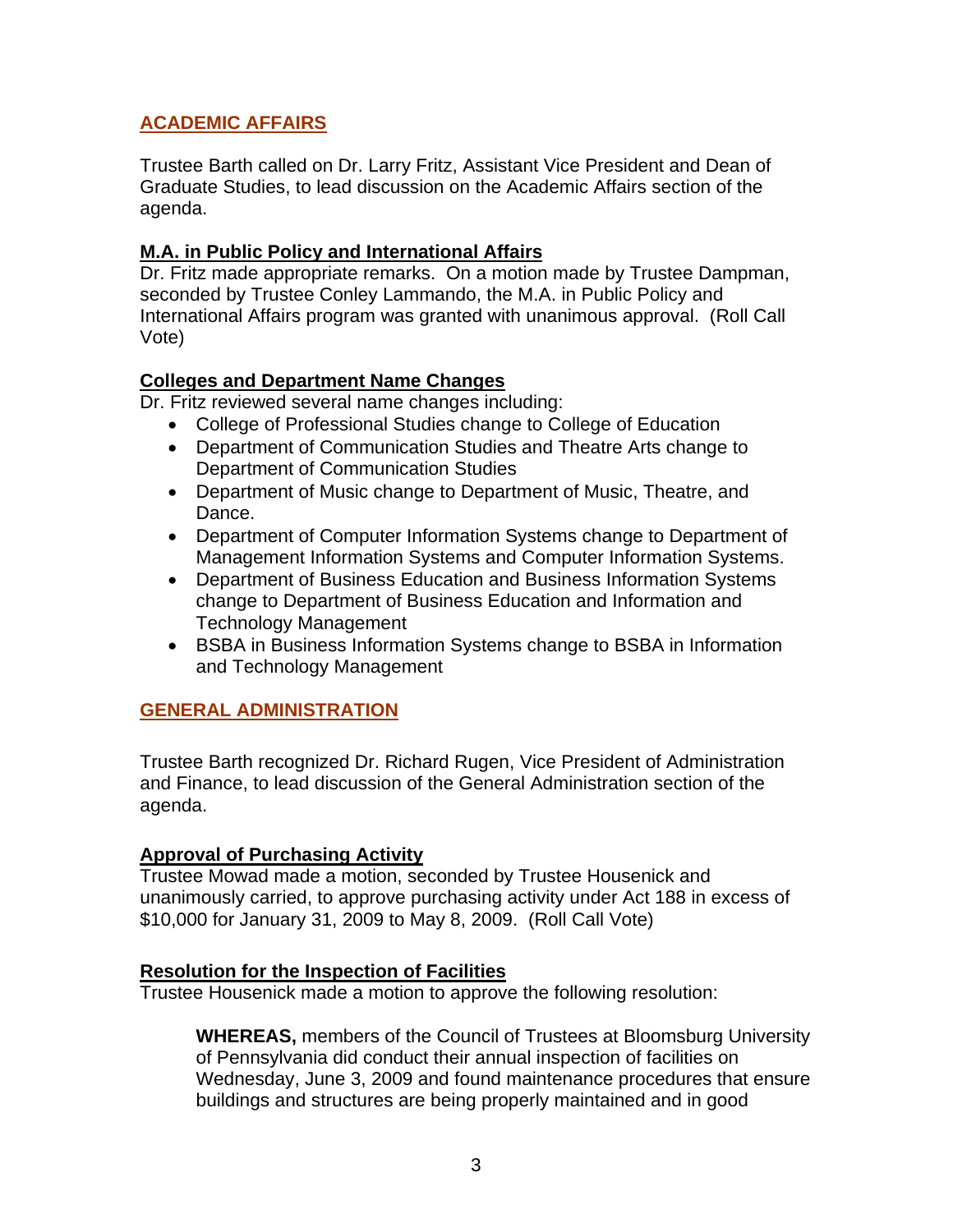working order and found also that lawn, flower, shrubbery, tree and recreation areas were attractive and well maintained. Trustees conducted a tour of the new upper campus apartments and Bakeless Center for Humanities.

**NOW, THEREFORE, BE IT RESOLVED,** that the Council of Trustees of Bloomsburg University of Pennsylvania expressed its approval of both the general condition and the care of the facilities, and transmits their sentiments to the Board of Governors of the Pennsylvania State System of Higher Education.

Second by Trustee Klingerman. Unanimous approval. (Roll Call Vote)

# **Red Flag Identity Theft Program**

Trustee Housenick made a motion, second by Trustee Conley Lammando to approve the Red Flag Identity Theft Program as reviewed by Dr. Richard Rugen. Unanimous approval. (Roll Call Vote)

# **OTHER BUSINESS**

# **Ad Hoc Facilities Naming Opportunity**

On a recommendation by the Ad Hoc Facilities Naming Committee, Trustee Mowad made a motion to name the new student housing complex on the upper campus of Bloomsburg University, the "Jessica S. Kozloff Apartment Complex." Second by Trustee Davis. Unanimous approval. (Roll Call Vote)

## **Adjournment**

With no other items to be presented to the Council, Trustee Barth adjourned the meeting at 11:50 a.m.

\_\_\_\_\_\_\_\_\_\_\_\_\_\_\_\_\_\_\_\_\_\_\_\_ \_\_\_\_\_\_\_\_\_\_\_\_\_\_\_\_\_\_\_\_\_\_\_\_\_\_\_ Marie Conley Lammando **Jennifer D. Kluck** Secretary **Administrative Assistant**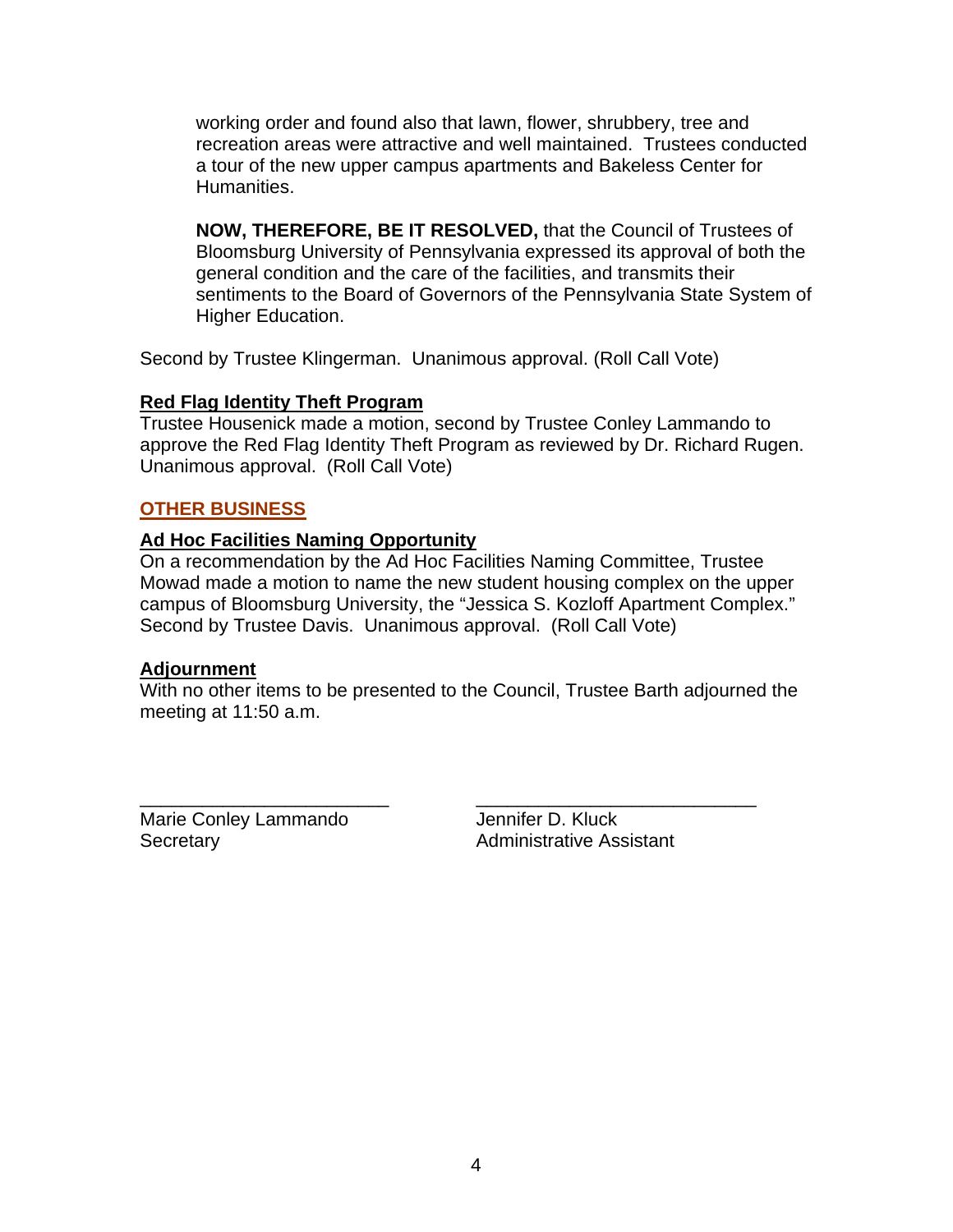## BLOOMSBURG UNIVERSITY OF PENNSYLVANIA Bloomsburg, PA 17815

## **PRESIDENT'S REPORT TO THE BLOOOMSBURG UNIVERSITY COUNCIL OF TRUSTEES**

### **June 3, 2009**

Here is a summary of what our divisions have accomplished since we met in February.

### **Academic Related:**

• Our two undergraduate commencement ceremonies were held on the Academic Quad on Saturday, May 2. Nearly 1,200 students took part in the ceremonies. It was a homecoming of sorts for our commencement speaker, David McCormick. His father, James McCormick, was the Bloomsburg University president from 1973-1983 and then became the first PASSHE Chancellor. David and his family, along with Dr. James and Dr. Mayan McCormick, toured campus, the president's home, Buckalew, and visited with current and retired faculty and staff.

The weather cooperated for the graduation ceremonies but we were prepared with a contingency rain plan to hold both morning and afternoon ceremonies in Nelson Field House.

Bloomsburg's graduate commencement was held Friday night in the recently renovated Hass Center for the Arts. We had 162 masters and doctoral candidates participate in the ceremony.

• With the resignation of the Dean of the College of Professional Studies, we have examined the structure for the leadership team for the new College of Education. As you may remember, we are restructuring in particular to deal with the new PDE (Chapter 49) guidelines and the NCATE reaccreditation efforts. Three individuals have been identified to serve in key roles within the College.

Interim Dean of the College of Professional Studies/Education: Dr. Elizabeth Mauch, Professor of Mathematics Education. Dr. Mauch will be the leader of educator preparation programs in the college. She will also be the internal and external education spokesperson for the university.

Interim Director of Planning and Assessment: Dr. Sheila Jones, Professor of Exceptionality Programs. In this position, Dr. Jones will provide leadership for all university assessment activities. Her initial focus will be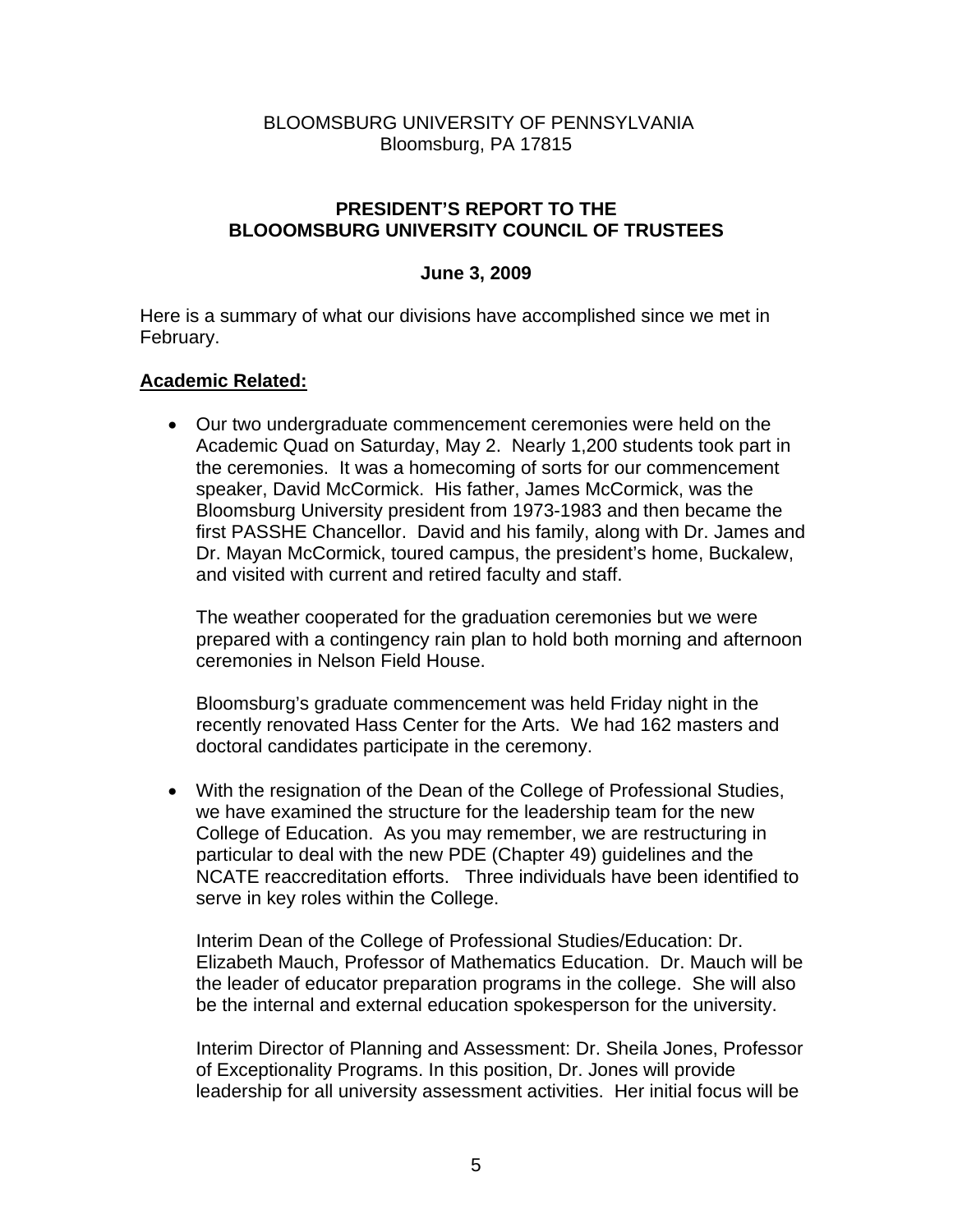on the creation of assessment structures and protocols for the College of Education.

Associate Dean of the College of Professional Studies/Education: Dr. Caryn Terwilliger, Professor of Early Childhood and Elementary Education. Dr. Terwilliger will serve as the NCATE coordinator for the University. She will also work closely with Dr. Jones and the College of Education faculty on learning outcomes assessment strategies.

All of the individuals have agreed to serve in their roles for the two year period of May 26, 2009 to May 25, 2011.

• Dr. Jim Ermatinger has resigned as the Dean of Liberal Arts, effective at the end of June.

I am pleased to announce that Dr. Jim Brown, assistant Dean of Liberal Arts, has agreed to serve as the Interim Dean until a permanent dean can be hired. Dr. Brown's recent experiences working with teacher education will serve the university well as we move forward with the NCATE accreditation process.

- We were approved by the Board of Governors of PASSHE for a Master of Education in school-based speech language pathology. This new program is designed to help meet the need for certified speech-language pathologists in school settings across the Commonwealth. It will utilize a distance-learning format that will include both teleconferencing and webbased conferencing, as well as supervised on-site, field-based experiences.
- We recently signed an articulation agreement with Luzerne County Community College. LCCC students who have received their associate's degrees in exercise science-fitness leadership will be able to transfer to BU where, after completing 61 credits here, including an internship, will earn a bachelor degree in exercise science. The articulation agreement takes effect for students entering BU in the fall of 2010.
- We will be able to expand our Center for Computer Forensics Research through the efforts of U.S. Representative Paul Kanjorski and Senator Bob Casey. They facilitated funding through the 2009 Omnibus Appropriations Act of which BU will receive \$200,000. The grant will allow the center to expand partnerships between BU and law enforcement agencies by providing training, service and research related to extracting information from digital media.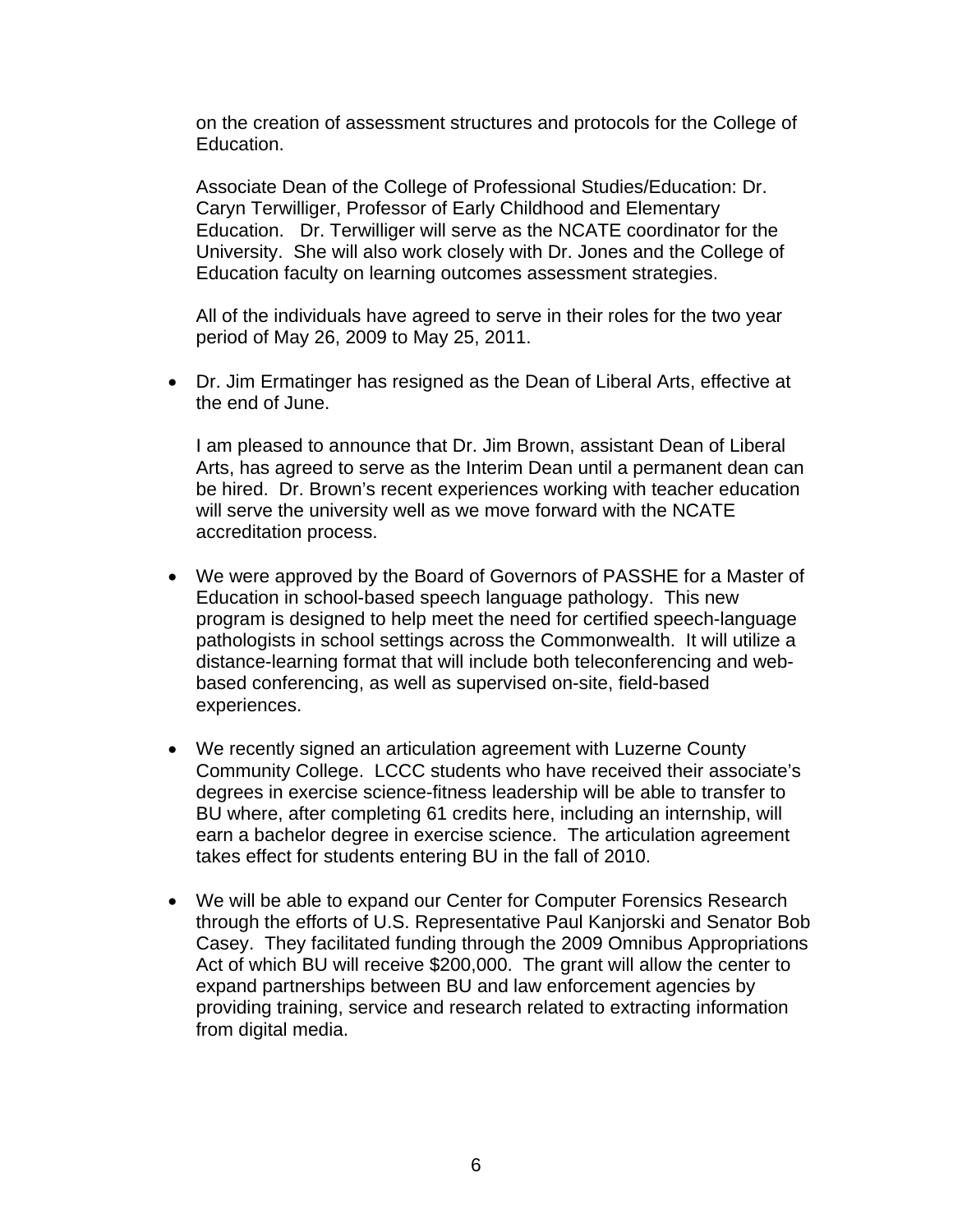• The first phase of a study to evaluate the need for public, post-secondary education in Montour, Northumberland, Snyder and Union counties is currently under way.

The study is being funded by the Bloomsburg University Foundation, through a restricted donation, and being conducted by the Institute for Public Policy and Economic Development, which is assessing the Central Susquehanna Valley's workforce and higher educational needs based on demographics, community data and regional support. It consists of surveys targeting six groups including high school students and their parents; high school graduates from 2007 and 2008; adults age 21 years and older, both employed and unemployed; non-traditional students; business and industry; and the overall community.

## **Faculty, Staff and Student Recognition:**

- Philosophy professor Dr. Steven Hales has been awarded a Visiting Professorial Fellowship at the Institute of Philosophy in London. The award is for the fall semester of 2010 and is one of only two awards granted. The Visiting Professorial Fellowship is open to scholars at the rank of professor from any nation and reflects their academic achievement, seniority and depth of experience.
- Marty Coyne, BU head men and women's tennis coach was selected the PSAC East Women's Tennis Coach of the Year.
- For the first time in several years, both the BU men's and women's tennis team advanced to the NCAA playoffs in Orlando, Florida.
- Ten Bloomsburg University students and two staff members who are involved in the Northeast Pennsylvania Alliance Against Homelessness spent spring break in New Orleans. They worked with the United Saints 1st Street Recovery Project, helping families of Katrina work on their homes. The Northeast Pennsylvania Alliance Against Homelessness, founded by professor emeritus Gary Clark, is based at BU.
- In a separate project, seven students involved in Catholic Campus Ministry, Sister Debbie Borneman and Father Don Cramer served the poor and needy in Pittsburgh during spring break, staying with the Millvale Franciscans. They took more than 400 pairs of new socks, more than eight boxes of books for teens, and a monetary donation for a charity they choose. The students raised their own money for this first-time trip.
- Bloomsburg University held its semi-annual "Trash to Treasure" event in early May to support the Columbia County United Way. I'm proud to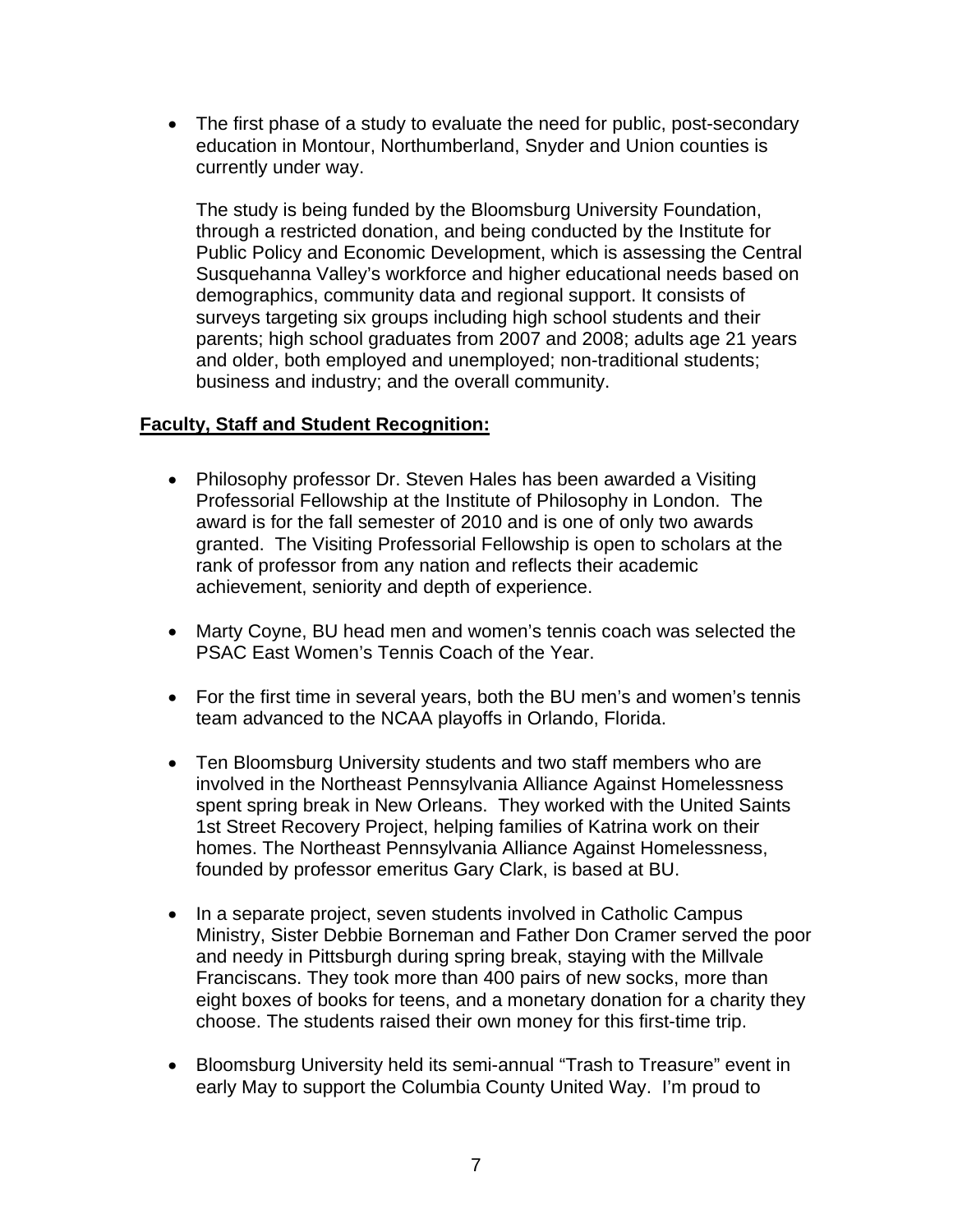report that donations this year totaled \$18, 667.

## **Other:**

- The Vice President for Advancement search has concluded and I am pleased to report that Erik Evans has accepted the position. Erik is a product of the PASSHE system universities with a bachelor's degree from Lock University and a master's degree from Bloomsburg University. For a few weeks more he is Assistant Vice President for Advancement at Juniata College and then begins employment with us on July  $27<sup>th</sup>$ .
- We recognized several retired faculty this morning and since the president officially grants faculty emeriti status, I want to mention in this report those who have been awarded that distinction by me. Congratulations to Dianne Angelo, Karl Beamer, Shelley Randall and Dale Sultzbaugh.

My congratulations also to those who were granted manager emeriti status; Kathy Mulka and Roy Smith and non-instructional emeriti status; Bill Sponseller and John Stockalis.

- I'd like to introduce Jaime North, who joined us Monday as a Web writer in the communications office. Jaime is a native of Chambersburg with nine years of experience as a newspaper reporter at the Public Opinion in Chambersburg and the Daily Item/Danville News. In fact, Jaime interviewed me three times. He spent eight years in the U.S. Army Reserve and was deployed twice, including one year as an MP in Iraq. In his new position here, Jaime will be the primary writer and editor for the thousands of pages on the university Web site, content on the Today page and items posted on Facebook and other social media. Welcome, Jaime!
- Finally, to enhance our communication efforts, Bloomsburg University is now actively using social media tools to distribute and receive information. Those outlets include Facebook, Twitter and the addition of blogs to our Web site. I have begun my own blog where I will comment on events or issues at BU. If any of the Trustees have not done so you can sign up to visit BU's [Facebook fan page](http://www.facebook.com/pages/Bloomsburg-PA/Bloomsburg-University-of-Pennsylvania/62249106585?v=wall&viewas=1355438819) and sign up to follow us on [Twitter.](http://twitter.com/BloomsburgU)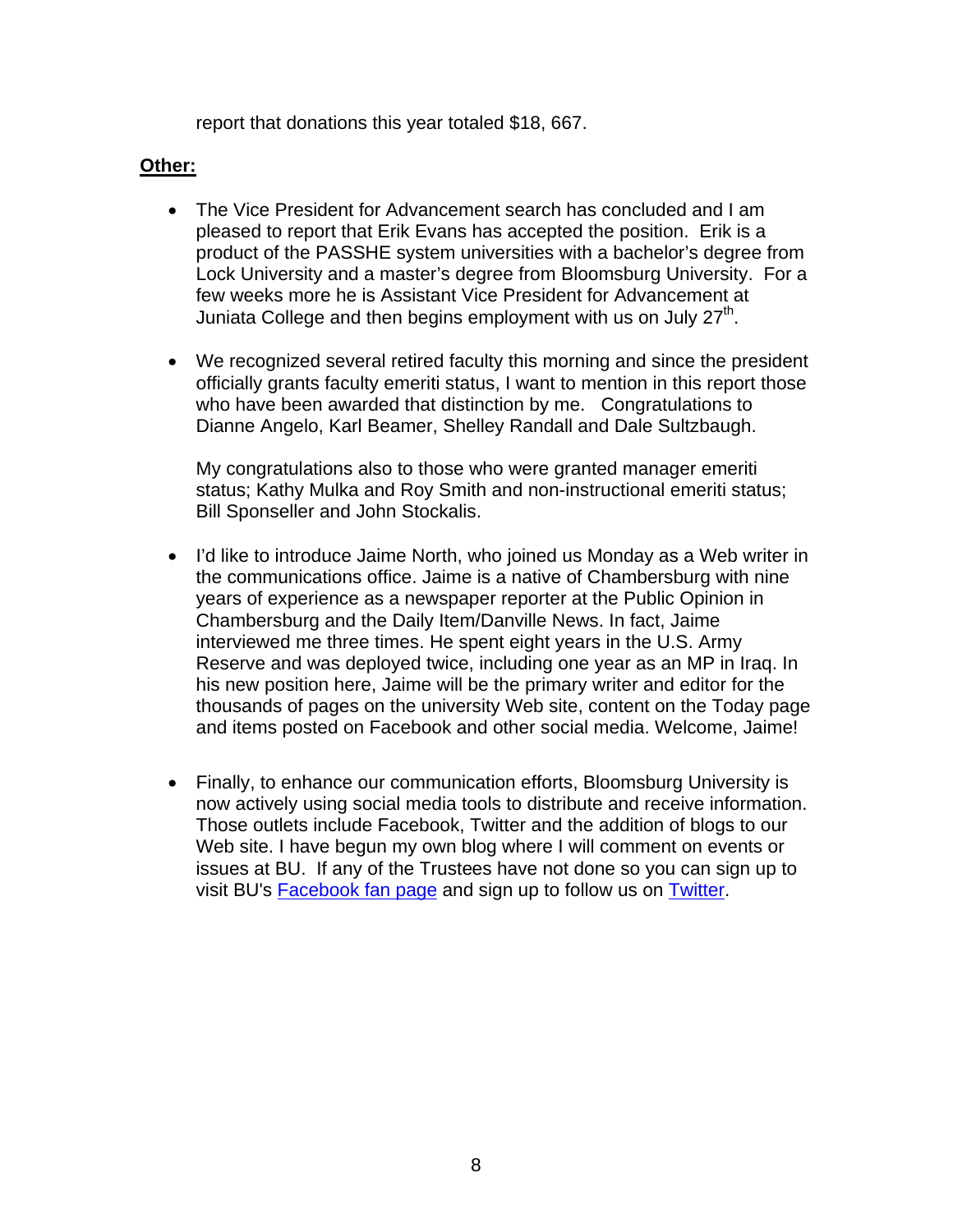## **COUNCIL OF TRUSTEES QUARTERLY MEETING MINUTES September 2, 2009**

The Bloomsburg University Council of Trustees met in the Assembly Room of Montys at 10:30 a.m. Those in attendance:

#### **Present:**

Mrs. Ramona Alley Mr. Steven Barth, Chair Dr. Robert Dampman, Vice Chair Mr. LaRoy Davis Mr. Terrell Garrett Mr. Charles Housenick Mr. David Klingerman Dr. Joseph Mowad Ms. Nancy Vasta Mr. Patrick Wilson

#### **Absent:**

Ms. Marie Conley Lammando

#### **University Personnel**

Dr. David Soltz, President Dr. Ira Blake, Interim Provost and Vice President for Academic Affairs Dr. Jeffrey Long, Interim Vice President for Student Affairs Dr. Richard Rugen, Vice President for Administration and Finance Mr. Erik Evans, Vice President for University Advancement Ms. Brenda Cromley, Executive Assistant to the President Ms. Jennifer Kluck, Administrative Assistant, President's Office

## **Council of Trustees Advisors**

Dr. Stephen Kokoska, President, APSCUF Mr. Shawn Makar, President, AFSCME (not present) Ms. Gretchen Osterman, Bloomsburg Chapter of SCUPA Ms. Gia Adornetto, President, CGA

#### **Pledge of Allegiance**

In accord with House Resolution Number 32, Trustee Barth requested everyone stand for the Pledge of Allegiance to the American Flag.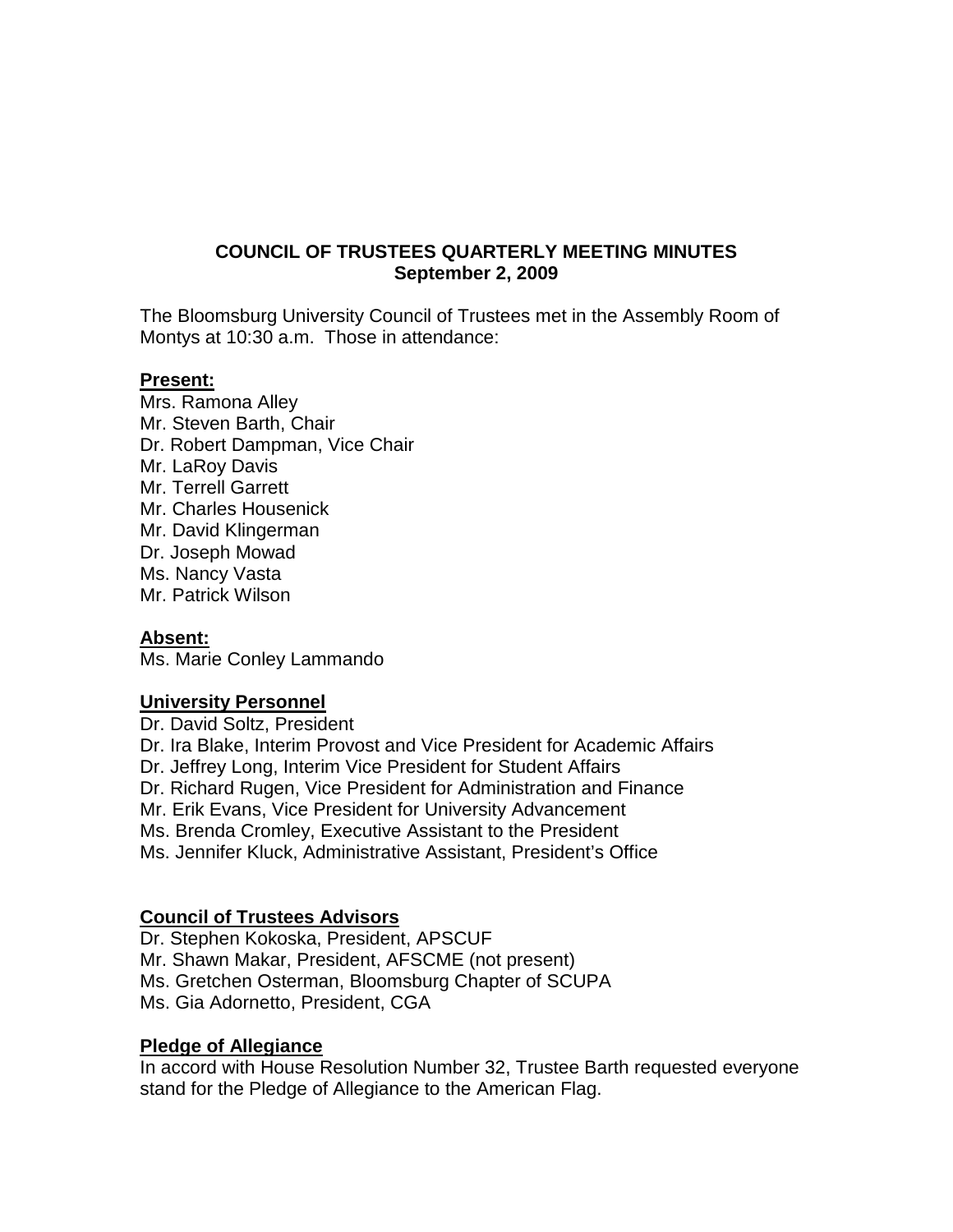## **Call to Order**

Trustee Barth, Chair of the Council of Trustees, called the meeting to order and welcomed all those in attendance. He introduced the newest trustees recently appointed by Governor Rendell: Ms. Nancy Vasta, Mr. Patrick Wilson, and the student representative, Mr. Terrell Garrett.

## **Minutes of the Council of Trustees**

A motion was made by Trustee Mowad, seconded by Trustee Alley, and unanimously carried that the June 3, 2009 minutes be approved.

## **NEW BUSINESS**

### **Introductions**

Trustee Barth introduced those in the audience who were either nominated or granted Emeritus status: Dr. Steven Cohen, Ms. Sharon Swank, and Mr. Duy McBride. Several individuals spoke on behalf of their respective departments to express reasons for nominating the individuals.

Trustee Barth also recognized those individuals serving on the Advisory panel: Mr. Shawn Maker (not present), Ms. Gretchen Osterman, Dr. Stephen Kokoska, Ms. Gia Adornetto, and Mr. David Stover.

### **PRESIDENT**

#### *<sup>U</sup>***Contributions to Volunteer Fire Company**

Trustee Alley made a motion to approve the Bloomsburg University contribution of \$38,000 to the volunteer fire company of the Town of Bloomsburg for the 2009-2010 fiscal year. She also made a motion to approve a \$25,000 contribution toward the purchase of a new ladder fire truck. This is the sixth of eight annual payments. Seconded by Trustee Klingerman. Unanimous approval.

#### **Non Instructional Emeritus**

On a motion by Trustee Alley, seconded by Trustee Wilson, Non Instructional Emeritus status was unanimously approved for Sharon Swank and Duy McBride.

#### **President's Report**

President Soltz reviewed his President's Report with the Trustees. A copy of the report will be appended to the minutes.

## **ACADEMIC AFFAIRS**

Trustee Barth called on Dr. Ira Blake, Interim Provost and Vice President of Academic Affairs, to lead discussion on the Academic Affairs section of the agenda.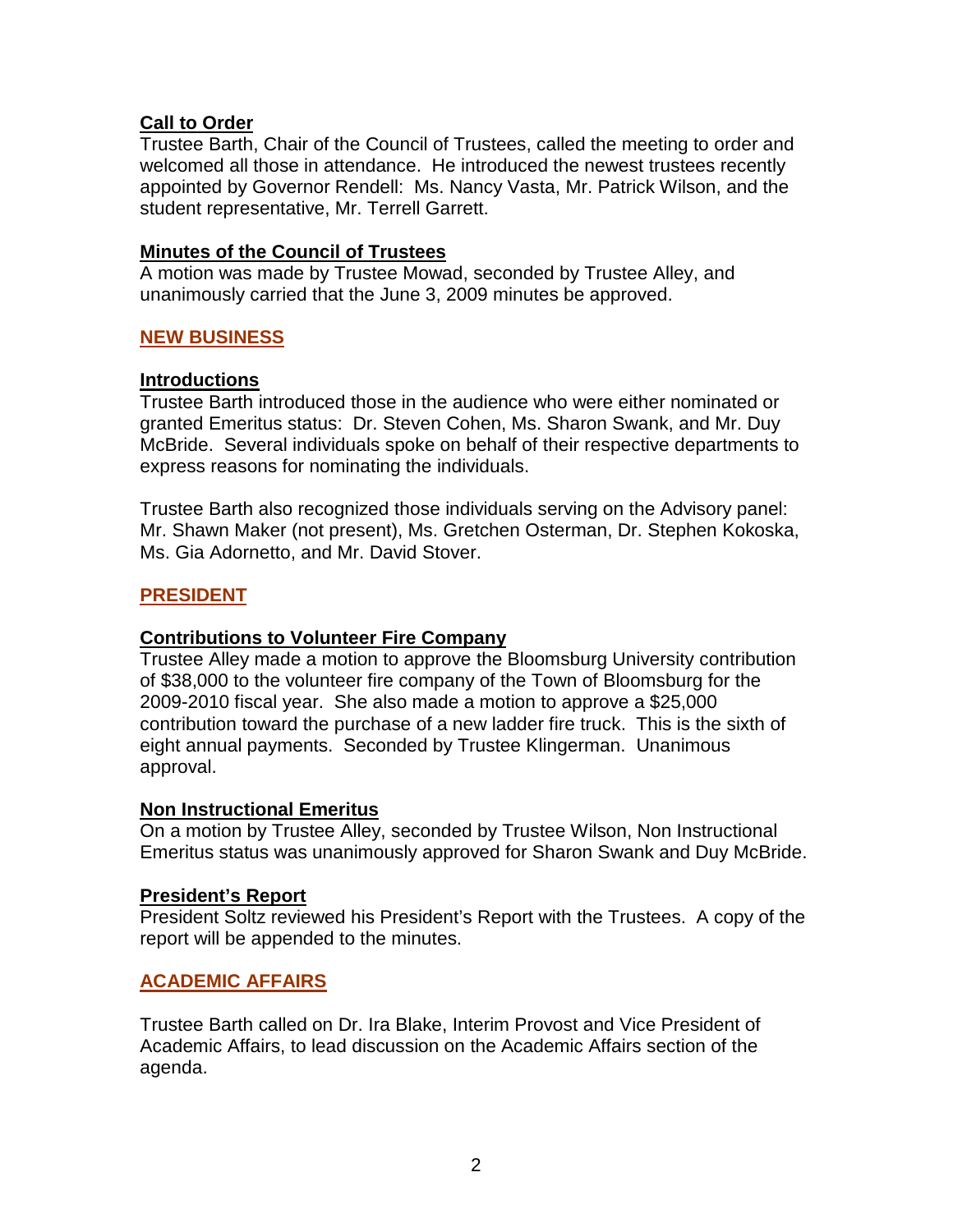# *<sup>U</sup>***Continuation of the Husky Research Corporation (HRC) as an affiliated Organization.**

Dr. Blake requested a motion, as required by the Board of Governors, certifying compliance with policy 1985-04-A. Trustee Dampman moved to approve the continuation of the Husky Research Corporation (HRC) as an affiliated organization, seconded by Trustee Davis. Unanimous approval.

## *<sup>U</sup>***Summer College Enrollment Update**

Trustee Dampman called upon Dr. Ira Blake to lead discussion of Summer College enrollment update. Dr. Blake made appropriate remarks.

## **GENERAL ADMINISTRATION**

Trustee Barth recognized Dr. Richard Rugen, Vice President of Administration and Finance, to lead discussion of the General Administration section of the agenda.

## **Approval of Purchasing Activity**

Trustee Davis made a motion, seconded by Trustee Dampman and unanimously carried, to approve purchasing activity under Act 188 in excess of \$10,000 for May 9, 2009 to July 27, 2009.

# **End of Year Finance Report**

Trustee Davis introduced Dr. Rugen to discuss the end-of-year finance report. A hard copy of this report was distributed to the trustees prior to the quarterly meeting.

## **2009-2010 Budget Update**

Dr. Rugen reviewed the budget summary, supporting data, budget assumptions, and cost savings with the trustees.

## **UNIVERSITY ADVANCEMENT**

Trustee Barth introduced Mr. Erik Evans, Vice President of University Advancement to lead discussion of this section of the agenda.

Mr. Evans reviewed the End-Of-Year report and Advancement/Foundation priorities and next steps with the trustees.

# **STUDENT AFFAIRS**

## **Fall Enrollment and Housing Update**

Trustee Barth recognized Dr. Jeff Long, Interim Vice President of Student Affairs to discuss the information item Fall Enrollment and Housing Update. Dr. Long reviewed the Fall 2009 Enrollment Summary of both freshmen and transfer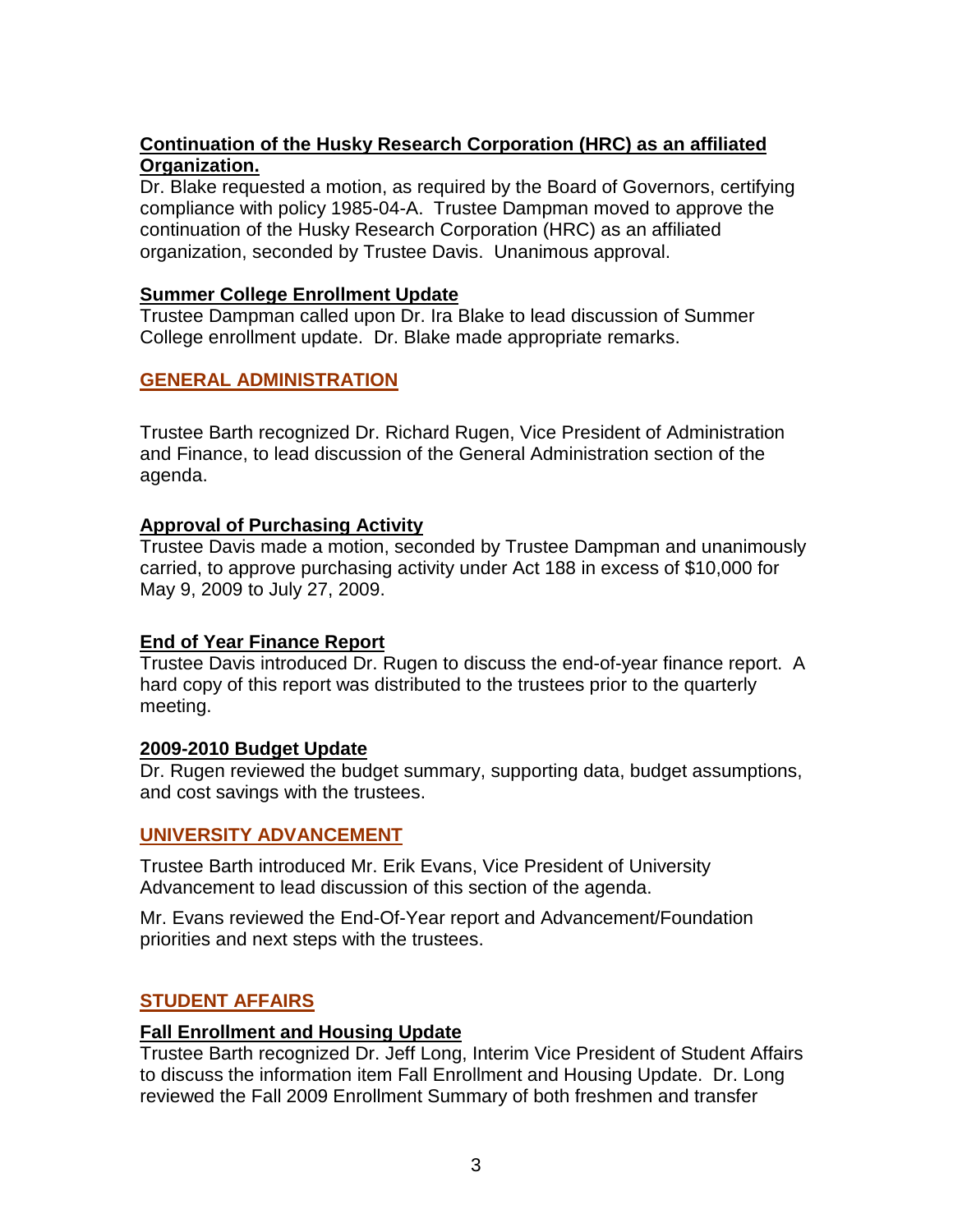students as well as the Housing Summary and Honeysuckle Apartments Occupancy.

# **OTHER BUSINESS**

### **2009-2010 Committee Appointments**

Trustee Barth called to the attention of the trustees the 2009-2010 committee appointments included in their packets.

#### **Adjournment**

With no other items to be presented to the Council, Trustee Barth adjourned the meeting at 12:02 p.m.

\_\_\_\_\_\_\_\_\_\_\_\_\_\_\_\_\_\_\_\_\_\_\_\_ \_\_\_\_\_\_\_\_\_\_\_\_\_\_\_\_\_\_\_\_\_\_\_\_\_\_\_ Marie Conley Lammando Jennifer D. Kluck<br>Secretary Administrative Ass

Administrative Assistant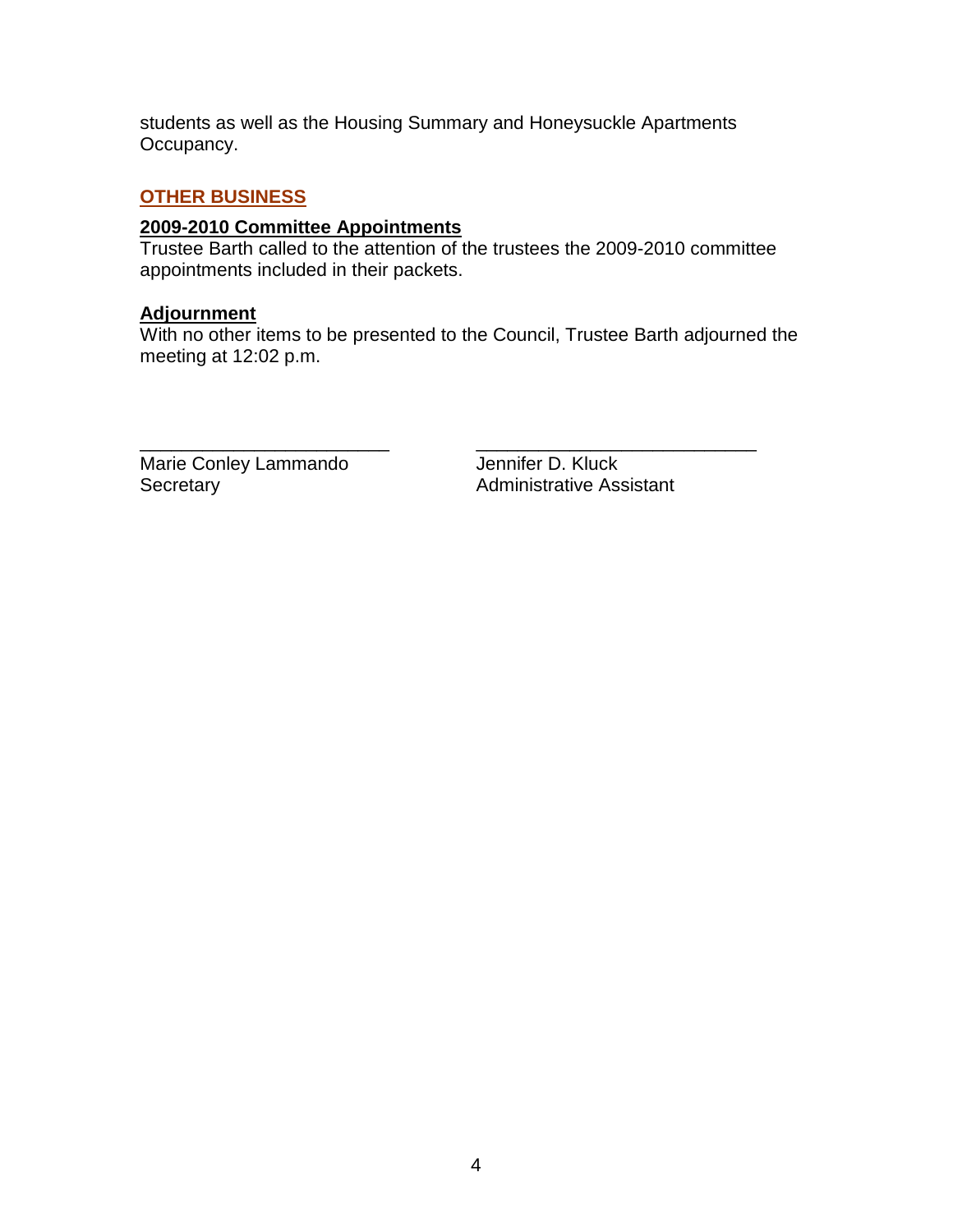## BLOOMSBURG UNIVERSITY OF PENNSYLVANIA Bloomsburg, PA 17815

## **PRESIDENT'S REPORT TO THE BLOOMSBURG UNIVERSITY COUNCIL OF TRUSTEES**

## **September 2, 2009**

• At the beginning of the meeting, Chairperson Barth introduced some new individuals to our audience. I want to officially welcome those three administrators sitting behind me and give you a bit more background on them.

**Ira Blake** is Bloomsburg University of Pennsylvania's new interim provost and vice president of academic affairs.

Dr. Blake, up until Monday, when she joined us, served as associate vice chancellor of academic and student affairs for PASSHE. She replaced provost James E. Mackin, BU's provost since 2005. Dr. Mackin accepted the position of provost at Abu Dhabi University in the United Arab Emirates.

While at PASSHE, Dr. Blake was responsible for reviewing new academic program proposals and conducting periodic review of ongoing academic programs and student units at PASSHE's 14 universities. Previously, she was assistant vice chancellor of academic and student affairs at PASSHE and an executive intern in the chancellor's office. At Kutztown University, she served as assistant to the president for public engagement, interim dean of the College of Education and assistant to the president for enrollment management. Ira also held faculty positions in psychology at Susquehanna University, Selinsgrove, and Teachers College, Columbia University, and Marymount Manhattan College, both in New York.

Dr. Blake earned a bachelor's degree in psychology from George Washington University, master's degree in educational psychology from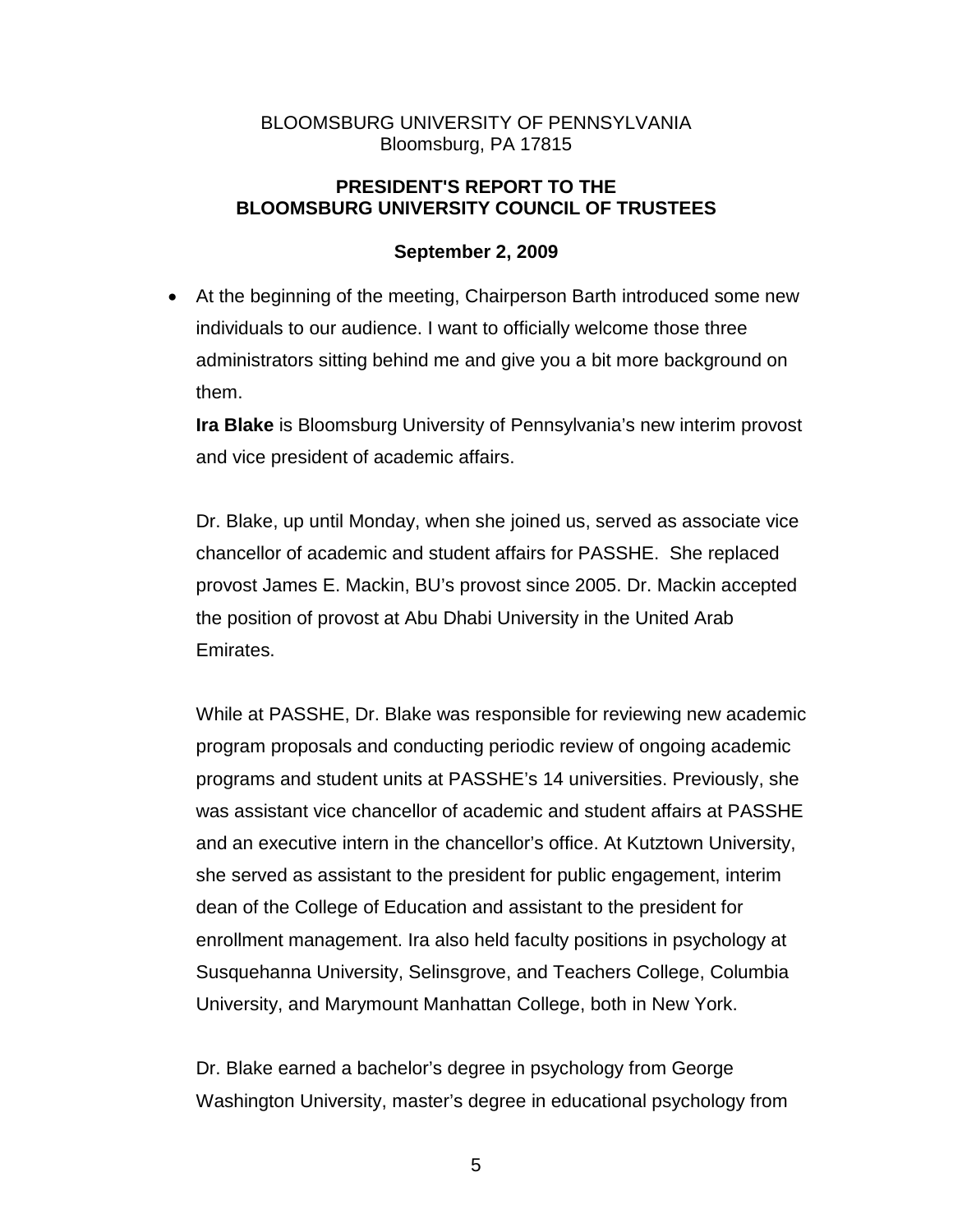San Francisco State University and a doctoral degree in developmental psychology from Columbia University.

• **Erik Evans** is our Vice President for University Advancement. Previously, Erik served as associate vice president for advancement at Juniata College in Huntingdon, PA. In his four years at Juniata, he oversaw all aspects of development and alumni relations, including capital campaigns, major gifts, annual giving, planned giving, prospect research, corporations, foundations, athletic fundraising, alumni relations and parent programming.

Significant accomplishments under his leadership at Juniata include leading and collaborating with the advancement and marketing team to design "Changing Lives to Change the World," a comprehensive fundraising initiative to increase the college's endowment to \$100 million and the annual fund to \$1.3 million. The campaign is currently in the private phase. In addition, Erik developed and managed Juniata's \$4 million Founders Hall Campaign, which outperformed its original goal.

Prior to working at Juniata, Evans served as the executive director for alumni and development at Lock Haven University of Pennsylvania, for seven years. He earned a bachelor's degree in speech communications from Lock Haven and a master's degree in business education from BU.

**Dr. Jeffrey Long** was appointed to serve as BU's interim vice president for student affairs, filling the vacancy created by Preston Herring's recent death. Jeff has been assistant vice president for student life for the past nine years and now leads the university division devoted to students' lives outside of the classroom.

Student Affairs includes admissions, student activities and residence life, student standards, student health and counseling, career development, drug and alcohol intervention programs. Dr. Long will also oversee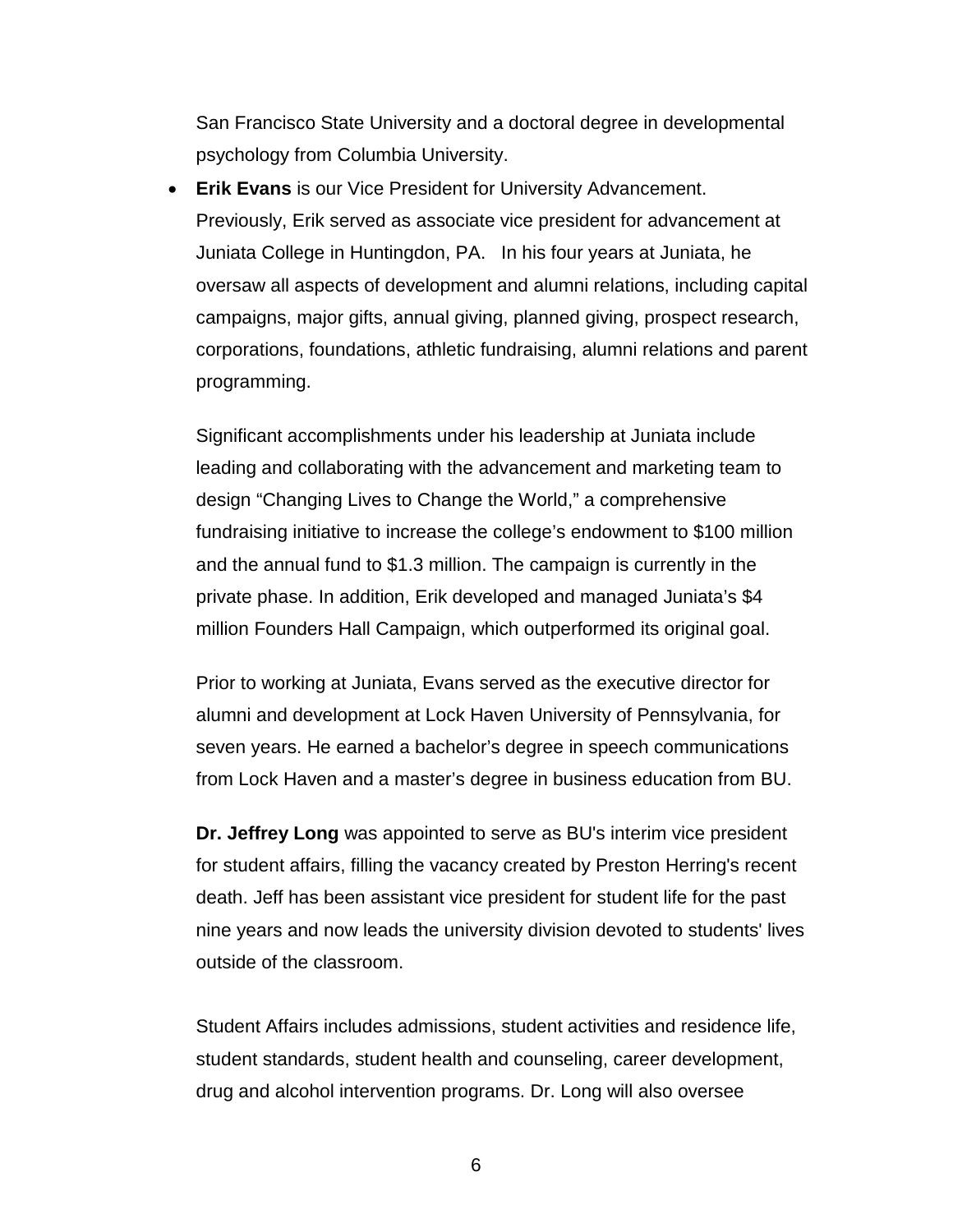auxiliary enterprises, including Kehr Union, the University Store, the Child Center, the Student Recreation Center and dining services.

He holds a bachelor's degree in anthropology from BU, master's degree in anthropology from the State University of New York in Albany, master's degree in education from the College of St. Rose in Albany and a doctorate in higher education administration from the University of Georgia. In addition, he has held administrative and faculty positions at the College of Mount St. Joseph in Cincinnati, College of St. Rose and Georgia.

Also in our audience our two interim deans that I would like to introduce.

As the Interim Dean of the College of Professional Studies/Education, **Dr. Elizabeth Mauch,** professor of mathematics**,** will be the leader of educator preparation programs in the college. She will also be the internal and external education spokesperson for the university.

Dr. Mauch earned her undergraduate degree in mathematics from Moravian College and both masters degree and her Ph.D.in mathematics from Lehigh University. She also holds a teaching certificate and has worked closely with the local school districts on issues such as preparation of students for the PSSA and for success in science and mathematics fields. Beth has also published widely in education journals and thoroughly understands the new PDE guidelines as well as the NCATE accreditation standards. Dr. Mauch began her tenure at BU in 1999 as an Assistant Professor of Mathematics.

**Dr. Julie Kontos,** professor of psychology**,** was appointed the interim dean of the college of liberal arts. Julie holds degrees her bachelors, masters and PhD. in psychology from the University of Georgia, has been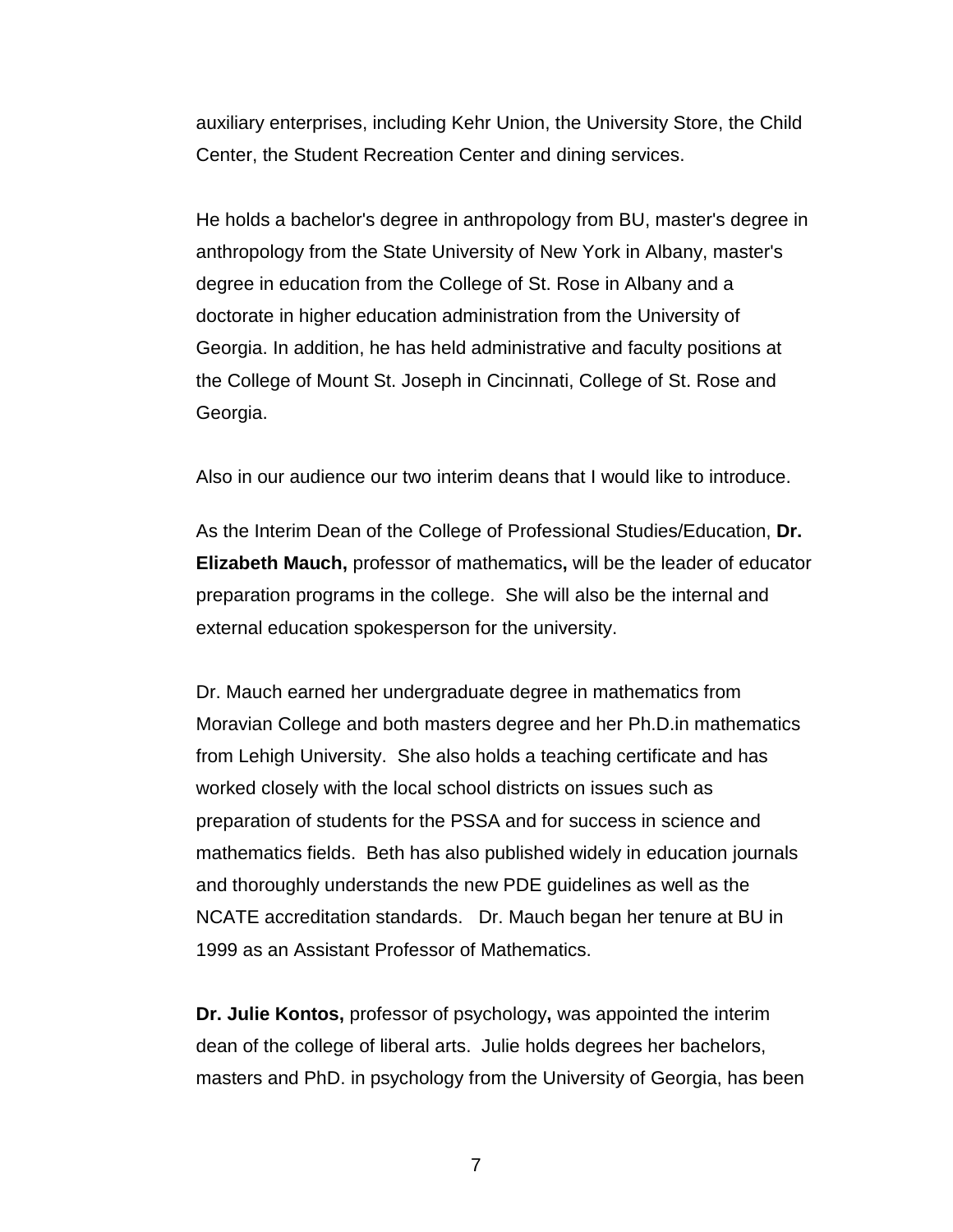a faculty member at BU since 1991, and was appointed interim dean in August 2009.

She has served BU as chair of the University Secretariat and Forum and currently chairs the Bloomsburg University Curriculum Committee. She has been extremely active in APSCUF at the local level as vice-president of the chapter, delegate to the legislative assembly, and as a member of the executive board. At the state level she has served as the arrangements officer, chair of the PR committee and as a member of the meet and discuss team. Julie also has been active in the community as a member of the Columbia County Board of Directors for the American Heart Association, serving in both the vice president and president roles.

I also want to mention that **Dr. Dennis Gehris** will, for the second year, serve as interim Dean of the College of Business.

• U.S. News and World Report's annual ranking of U.S. colleges and universities lists BU as number 74 in Best Universities - Master's for the northern region. Best Universities - Master's ranks institutions that offer a full range of undergraduate degrees and some master's degree programs but few, if any, doctoral degrees.

The only PASSHE institution to receive a higher overall rating, at number 54, was Millersville University. A total of 572 universities are included in Best Universities - Master's.

• We are welcoming 84 new full-time and part-time permanent faculty to the campus this semester, along with approximately 2570 new students beginning the fall semester.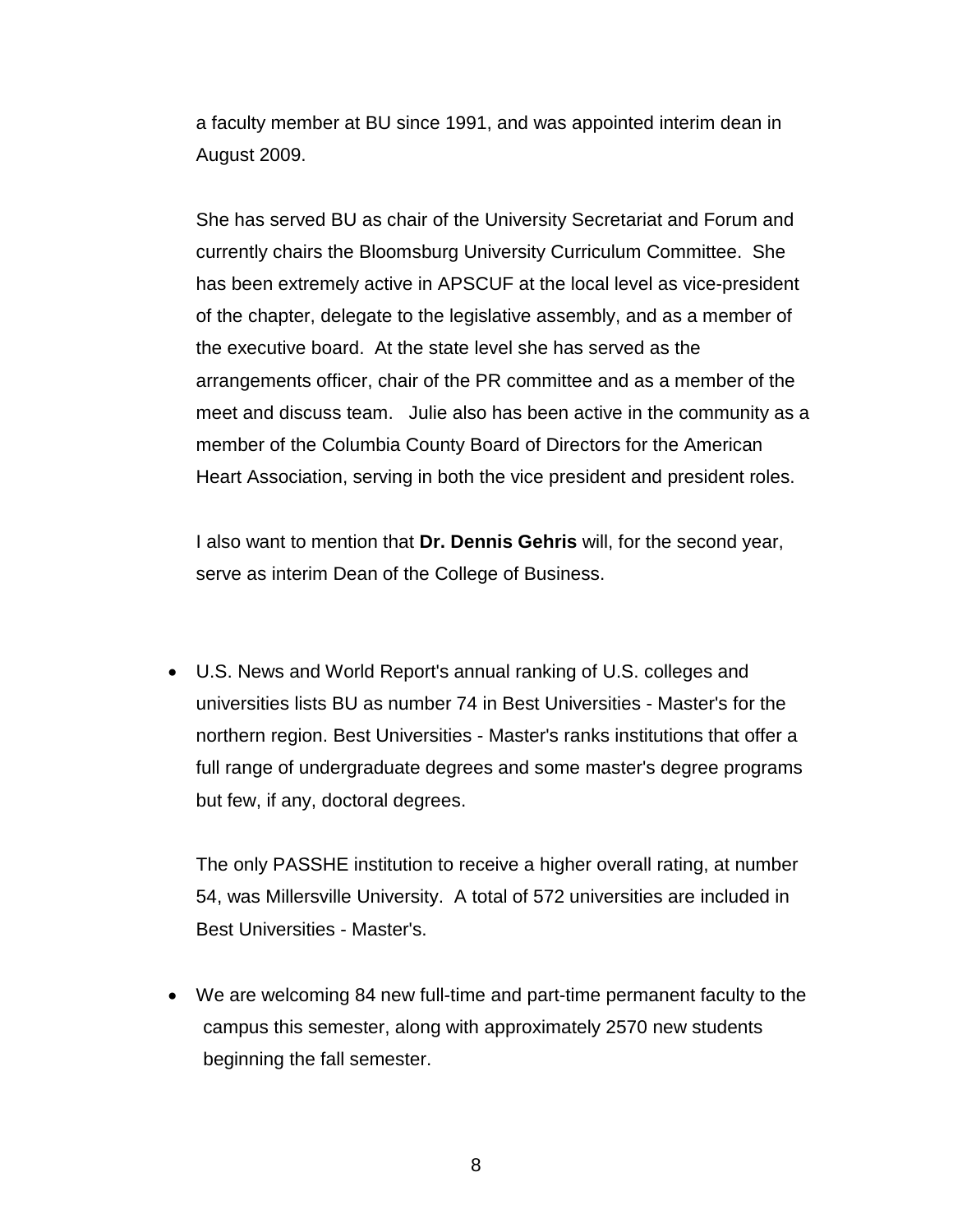- BU's College of Education is now one of fewer than 20 colleges and universities across the state to have a PreK-4 certificate program approved by the Pennsylvania Department of Education, which recently granted initial program approval. BU's 4-8 and PreK-8 Special Education programs also received accreditation recently. The PreK-4, 4-8 Mid Level and PreK-8 Special Education Programs will be reviewed for full program approval in two years.
- Two of our faculty has been awarded a Fulbright Fellowship and one a Fulbright Scholarship. Dr. Michael Patte, Associate Professor in Educational Studies & Secondary Education, will be headed to the United Kingdom in the spring to conduct research on play work; and Dr. Gary Wassmer, Associate Professor in Biology and Allied Health Sciences will be travelling to Uganda to teach entomology. Both have received the Fulbright Fellowship. Our Fulbright Scholar, Dr. Gregory Zimmerman, Associate Professor in the Chemistry Department, will be conducting research in Canada for a project relating to new generation nuclear reactors.
- For the seventh time, Bloomsburg University of Pennsylvania has received accreditation from the Middle States Commission on Higher Education, reaffirming the quality of the university's education, leadership and selfstudy process.

The commission approved BU's latest 10-year reaccreditation at its June 25 meeting. BU was first accredited in 1950.

Dr. Richard Baker, was chair of BU's Middle States steering committee, and dozens of faculty and staff contributed to the self-study document. The MSCHE evaluation team visited the university from April 5 to 8 and conducted interviews with students, faculty, staff and administrators. The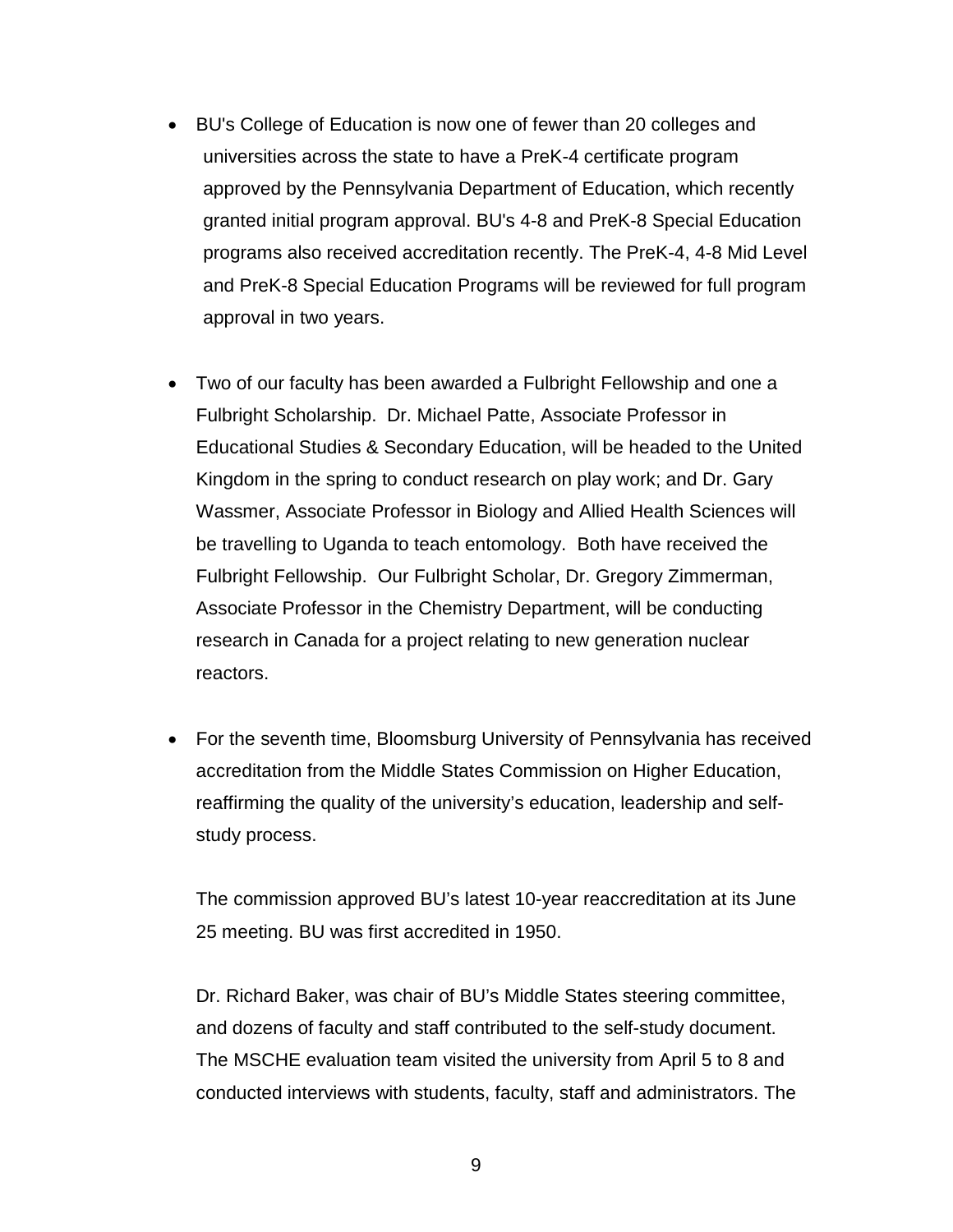accreditation ensures BU remains eligible for federal funding, including federal student aid and research grants.

A monitoring report will be submitted in 2011 to affirm BU has complied with the commissions' recommendations regarding strategic planning and general education. Middle States uses 14 accreditation standards to examine each institution as a whole, rather than specific programs.

BU last received a comprehensive evaluation in 2004. The next periodic review report, which is done halfway through the 10-year reaccreditation cycle, is due in 2014 with the next self-study evaluation due in 2018-19.

• Bloomsburg University of Pennsylvania will soon offer its first-ever Principals Academy, enabling local principals and school administrators a chance to earn continuing education credits closer to home.

The academy, slated to begin this month, is an approved Pennsylvania Department of Education (PDE) principal induction program and written to meet the Pennsylvania Inspired Leadership (PIL) Core Standards. It targets first-year principals, although veteran principals and school administrators can also participate. State legislation requires newly hired principals to complete an induction course and administrators to get special continuing education credits.

Thomas J. Starmack, assistant professor of educational studies and secondary education at BU, will be the academy's lead instructor. Tracy L. Krum, a BU graduate and principal of Donald H. Eichhorn Middle School in Lewisburg, will assist Starmack with instruction. Starmack said the closest PDE program previously was in Lycoming County. The academy is a three-year program,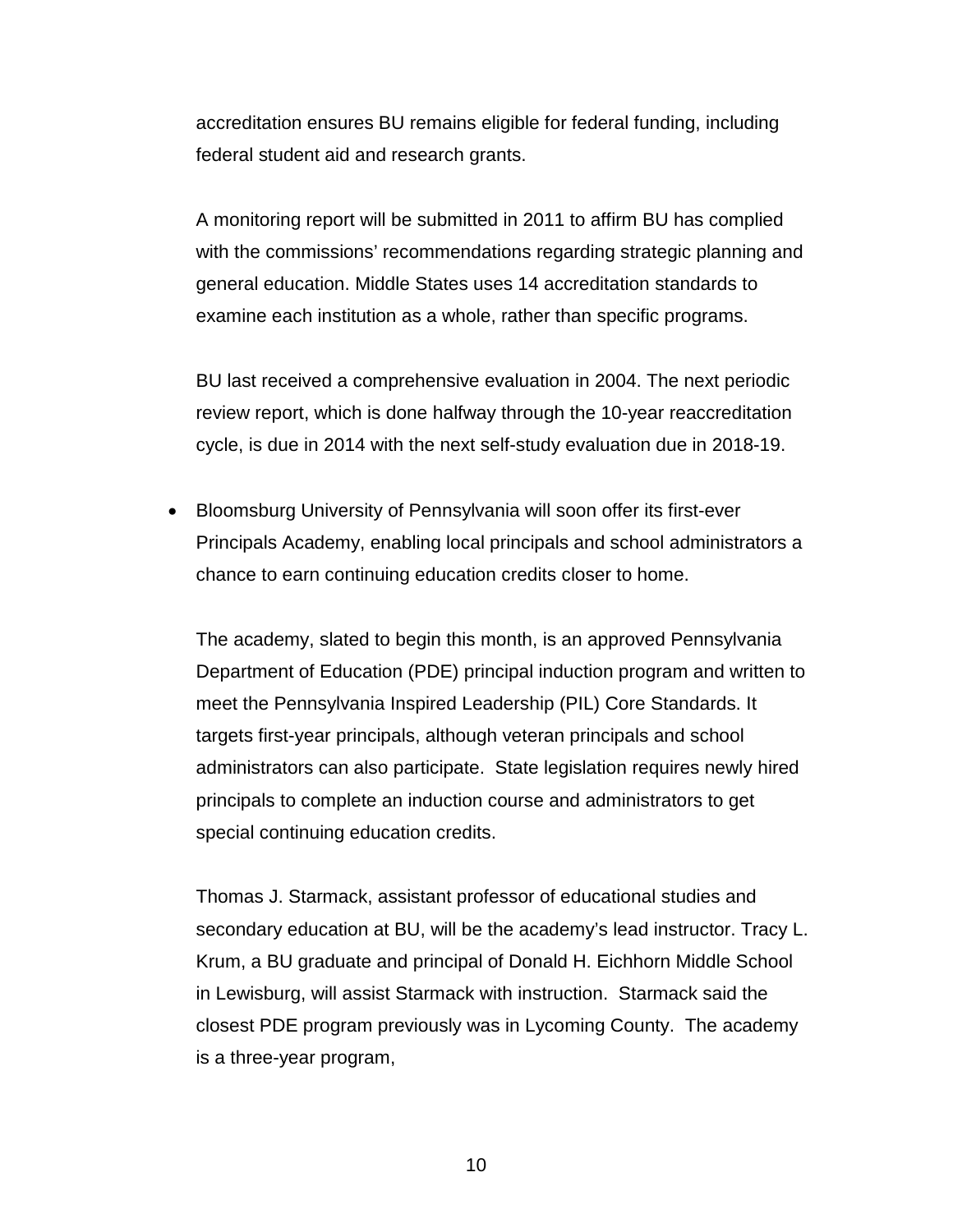• We recognized a retired faculty this morning and since the president officially grants faculty emeriti status, I want to mention in this report that he has been awarded that distinction by me. Congratulations to Steven Cohen.

My congratulations also to those who were granted non-instructional emeriti status; Duy McBride and Sharon Swank.

• The beginning of a new academic year on a university campus is always full of excitement and anticipation. During the past few days we have had a very successful new student convocation; our dorm move-in days went smoothly and we have already had our first football victory. I am looking forward to the rest of the fall semester.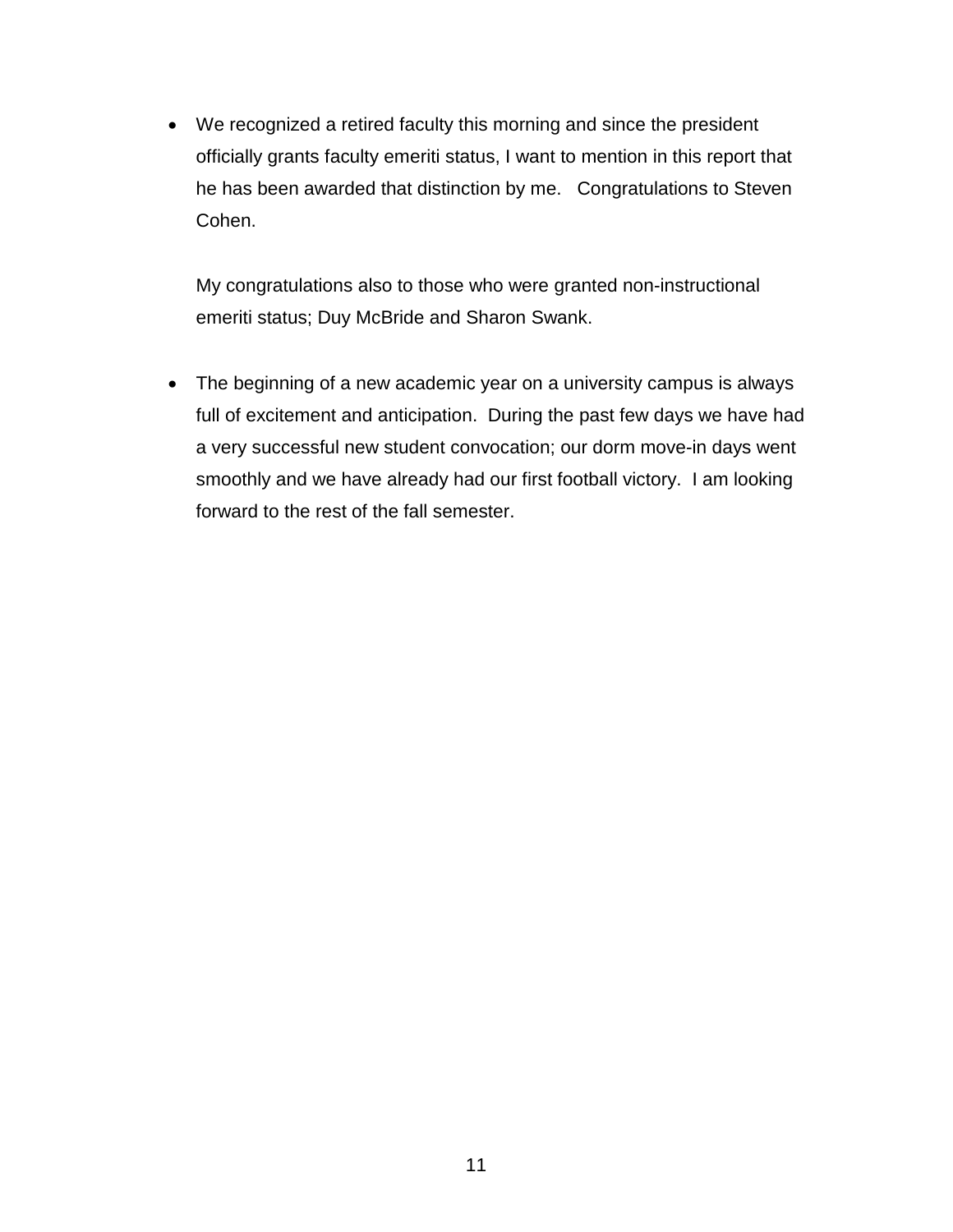## **COUNCIL OF TRUSTEES QUARTERLY MEETING MINUTES December 2, 2009**

The Bloomsburg University Council of Trustees met in the Assembly Room of Montys at 10:30 a.m. Those in attendance:

#### **Present:**

Mrs. Ramona Alley Dr. Robert Dampman, Vice Chair Mr. LaRoy Davis Mr. Terrell Garrett Mr. Charles Housenick Mr. David Klingerman Ms. Marie Conley Lammando Dr. Joseph Mowad Ms. Nancy Vasta Mr. Patrick Wilson

#### **Absent:**

Mr. Steven Barth, Chair

#### **University Personnel**

Dr. David Soltz, President Dr. Ira Blake, Interim Provost and Vice President for Academic Affairs Dr. Jeffrey Long, Interim Vice President for Student Affairs Dr. Richard Rugen, Vice President for Administration and Finance Mr. Erik Evans, Vice President for University Advancement Ms. Brenda Cromley, Executive Assistant to the President Ms. Jennifer Kluck, Administrative Assistant, President's Office

## **Council of Trustees Advisors**

Dr. Stephen Kokoska, President, APSCUF Mr. Shawn Makar, President, AFSCME (not present) Ms. Gretchen Osterman, Bloomsburg Chapter of SCUPA Ms. Gia Adornetto, President, CGA

## **Pledge of Allegiance**

In accord with House Resolution Number 32, Trustee Dampman requested everyone stand for the Pledge of Allegiance to the American Flag.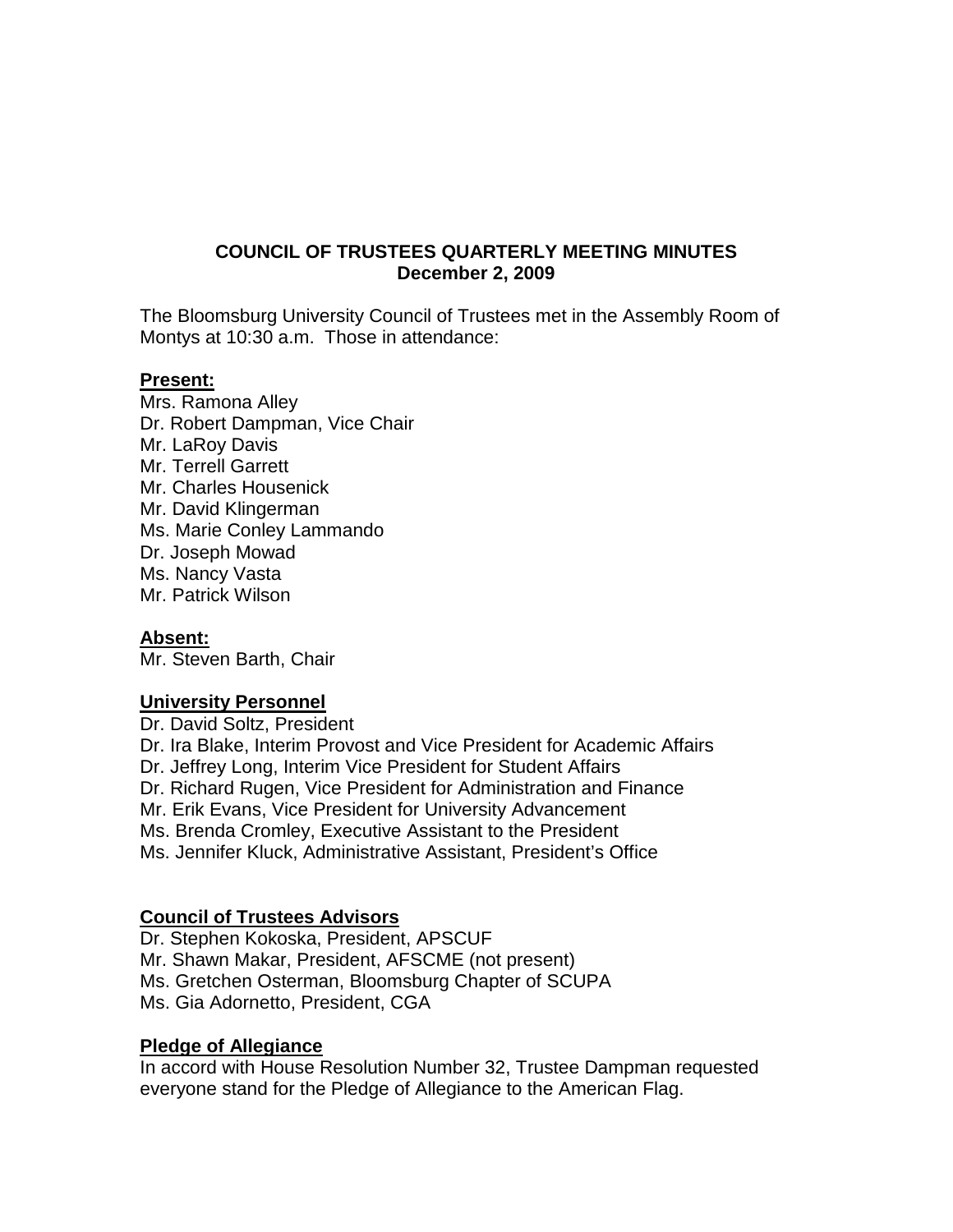## **Call to Order**

Trustee Dampman, Vice Chair of the Council of Trustees, called the meeting to order and welcomed all those in attendance.

## **Minutes of the Council of Trustees**

A motion was made by Trustee Davis, seconded by Trustee Conley Lammando, and unanimously carried that the September 2, 2009 minutes be approved.

# **NEW BUSINESS**

## **Introductions**

Trustee Dampman introduced faculty member, Dr. David Minderhout, a recent recipient of faculty Emeritus status: Dr. Tom Aleto, Chair of the Anthropology department spoke on behalf of his department to express reasons for nominating Dr. Minderhout.

Trustee Dampman also recognized those individuals serving on the Advisory panel: Mr. Shawn Maker (not present), Ms. Gretchen Osterman, Dr. Stephen Kokoska, Ms. Gia Adornetto, and Mr. David Stover.

## **PRESIDENT**

## **President's Report**

President Soltz reviewed his President's Report with the Trustees. A copy of the report will be appended to the minutes.

# **ACADEMIC AFFAIRS**

Trustee Dampman called on Dr. Ira Blake, Interim Provost and Vice President of Academic Affairs, to lead discussion on the Academic Affairs section of the agenda.

## **ACT 101: Building Pathways for Success**

Dr. Blake introduced three students (Kristin Austin, Robert Andrews, II, Sakinah Tillman) who presented on behalf of ACT 101 focusing on the success stories of the program.

## **2008-2009 Performance Funding**

Dr. Blake delivered a summary of the 2008-2009 Performance Funding which was presented more formally during the Committee of the Whole meeting held prior to the quarterly meeting.

## **ISIS (Student Information Systems)**

Wayne Mohr, Assistant Vice President of Technology and Library Services, presented an update to the trustees regarding the ISIS project.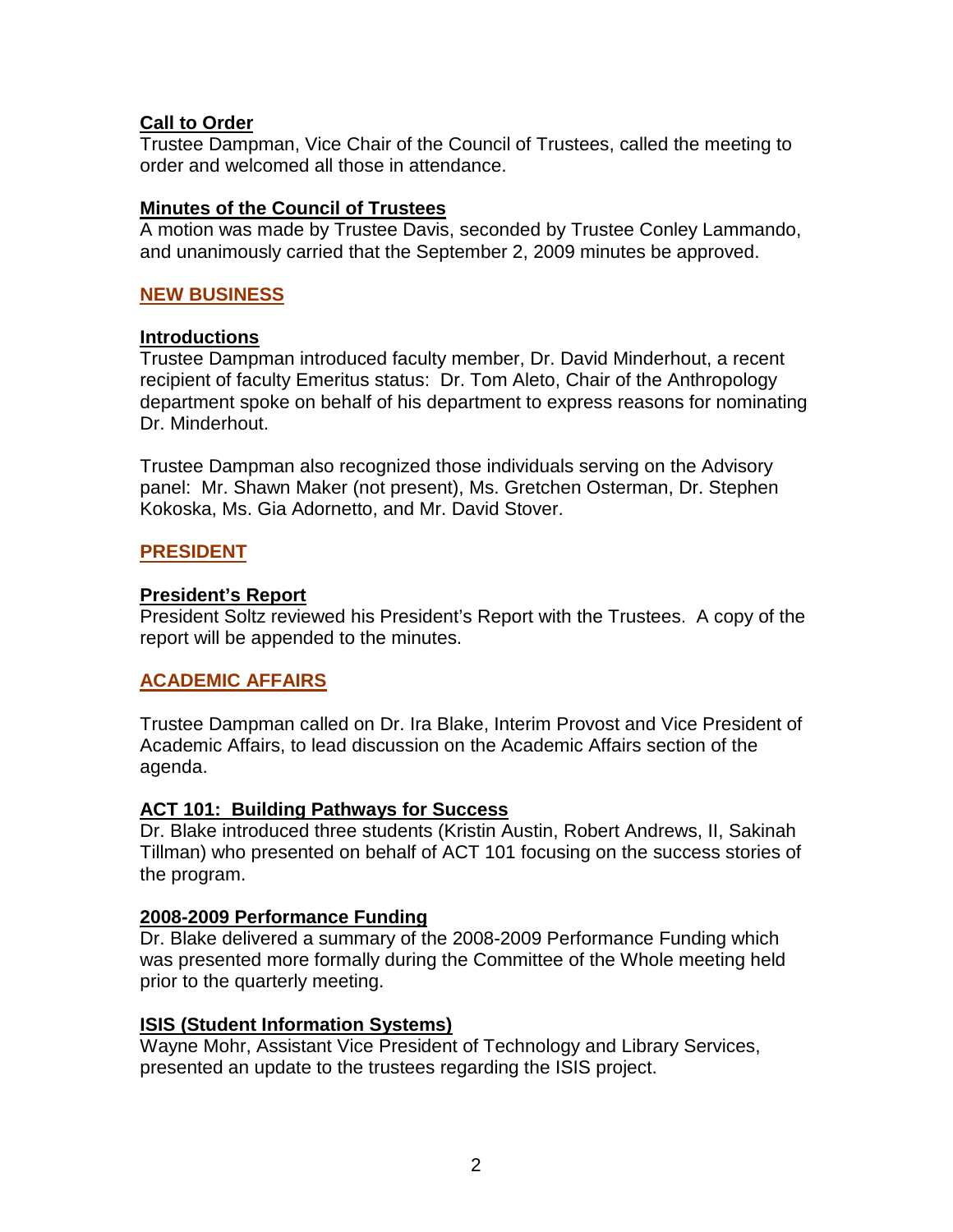# **GENERAL ADMINISTRATION**

Trustee Dampman recognized Dr. Richard Rugen, Vice President of Administration and Finance, to lead discussion of the General Administration section of the agenda.

## **Board of Governors Policy 1985-04-A**

On a motion by Trustee Davis, seconded by Trustee Alley, the following resolution was approved unanimously:

**WHEREAS,** the Bloomsburg University Foundation exists solely for the benefit of the university, requires an annual external audit of funds and publishes copies thereof, and annually makes significant contributions to the benefit of Bloomsburg University of Pennsylvania students and its academic programs; and

**WHEREAS,** a satisfactory written memorandum of understanding exists between The Bloomsburg University Foundation and Bloomsburg University of Pennsylvania; and

**WHEREAS,** appropriate fiduciary agreements have been enacted to allow the Bloomsburg University Foundation to retain university gifts and grants; and

**WHEREAS,** the Bloomsburg University Foundation does not and will not undertake programs or activities that are properly part of the university's academic mission; and

**NOW, THEREFORE, BE IT RESOLVED,** that the Bloomsburg University of Pennsylvania Council of Trustees certifies that the Bloomsburg University Foundation is in compliance with the Board of Governors Policy 1985-04-A which speaks to university external financial support.

#### **Approval of Purchasing Activity**

Trustee Alley made a motion, seconded by Trustee Klingerman and unanimously carried, to approve purchasing activity under Act 188 in excess of \$10,000 for July 28, 2009 to November 12, 2009.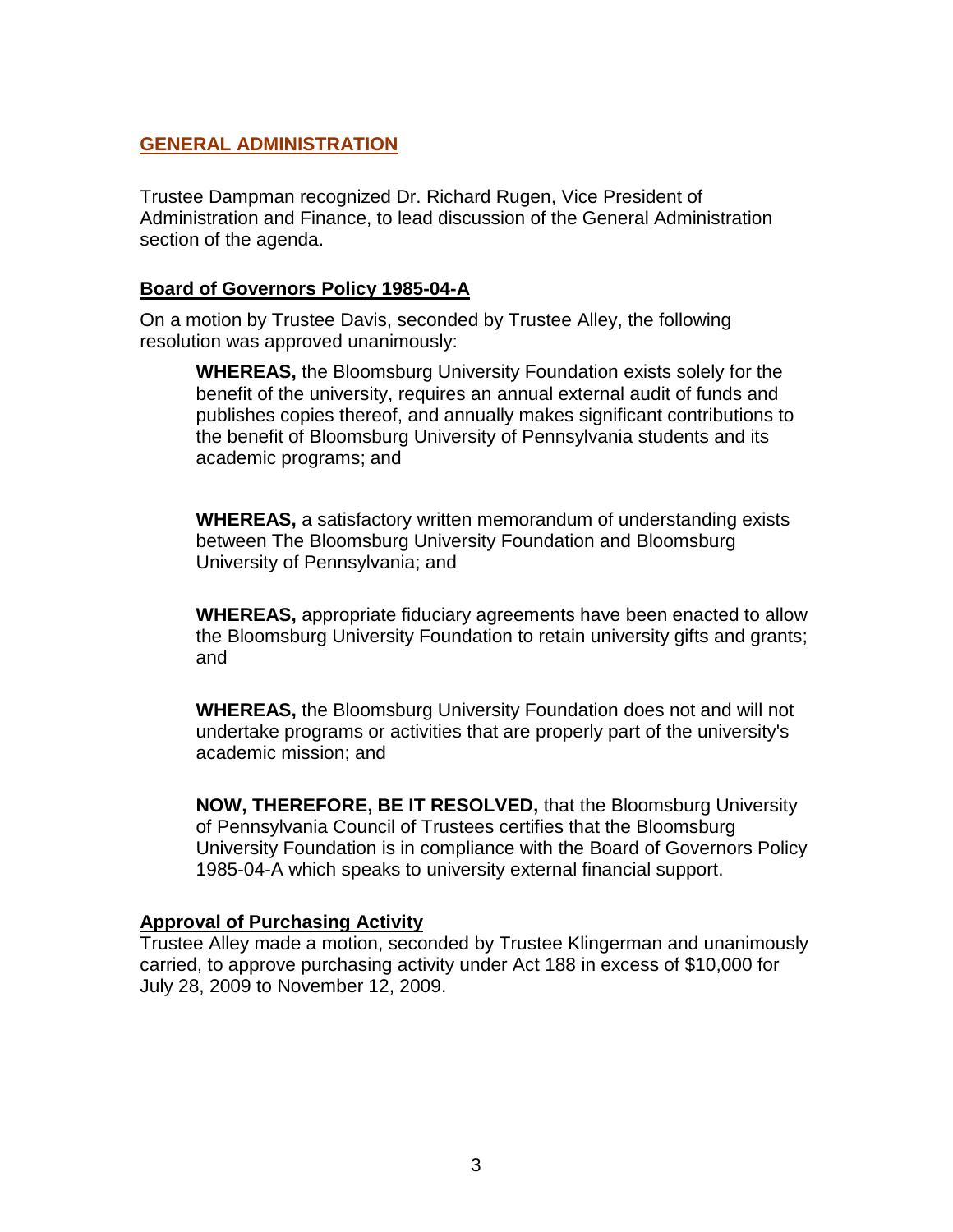## **UNIVERSITY ADVANCEMENT**

### **Website Redesign**

Trustee Dampman introduced Ms. Rosalee Rush, Director of the Office of Communications, to present information regarding Bloomsburg University's website redesign project.

## **STUDENT AFFAIRS**

# **Admissions Overview**

Trustee Dampman recognized Mr. Chris Keller, Director of the Office of Admissions, to present recent admissions information to the trustees.

## **OTHER BUSINESS**

### **2010-2011 Meeting Calendar**

Trustee Dampman called to the attention of the trustees the 2010-2011 quarterly meeting calendar included in their packets.

### **Adjournment**

With no other items to be presented to the Council, Trustee Dampman adjourned the meeting at 12:14 p.m. Motion was made by Trustee Davis, seconded by Trustee Housenick and unanimously approved.

Marie Conley Lammando Jennifer D. Kluck Secretary **Administrative Assistant** 

\_\_\_\_\_\_\_\_\_\_\_\_\_\_\_\_\_\_\_\_\_\_\_\_ \_\_\_\_\_\_\_\_\_\_\_\_\_\_\_\_\_\_\_\_\_\_\_\_\_\_\_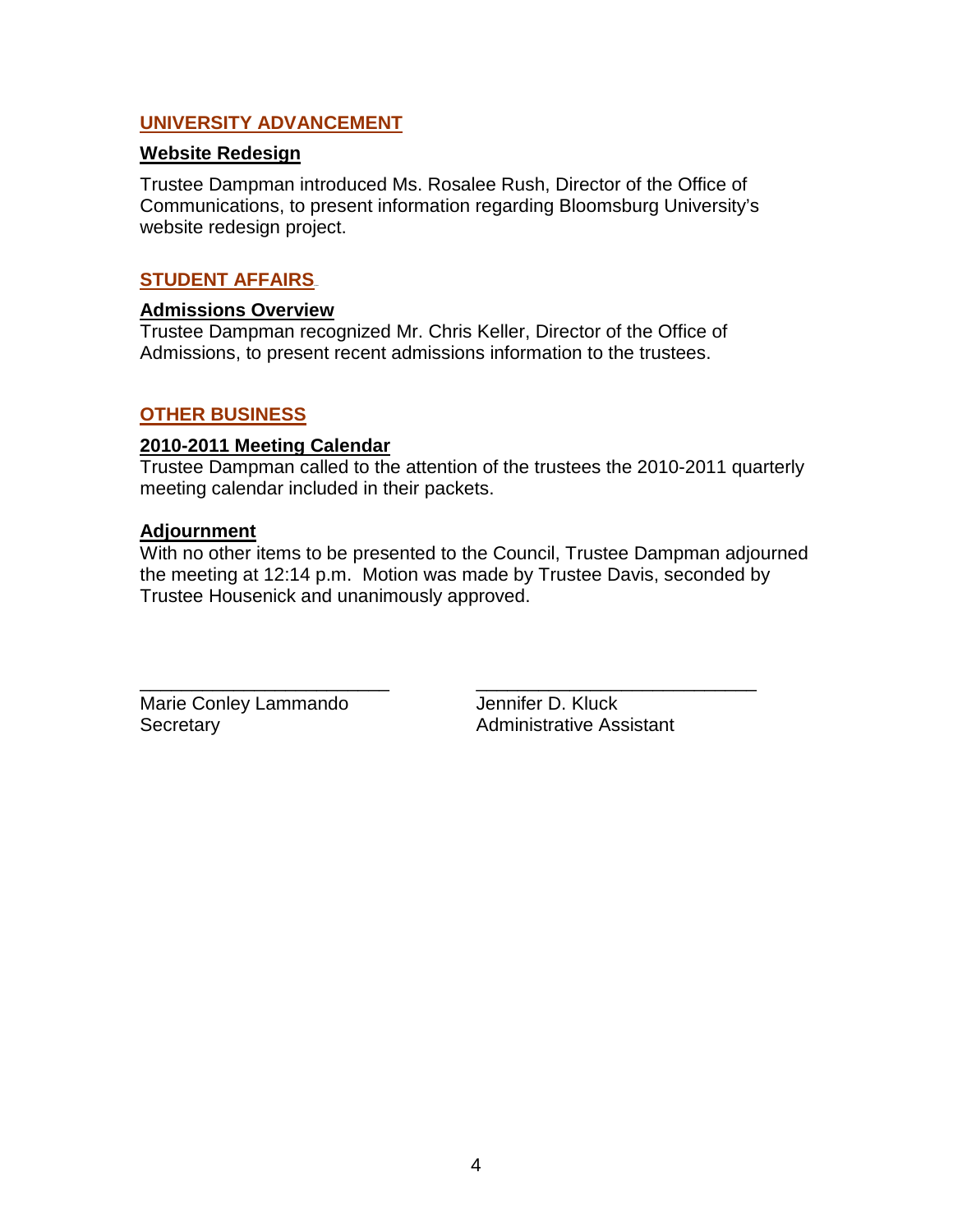## BLOOMSBURG UNIVERSITY OF PENNSYLVANIA Bloomsburg, PA 17815

# **PRESIDENT'S REPORT TO THE BLOOOMSBURG UNIVERSITY COUNCIL OF TRUSTEES**

## **December 2, 2009**

Here are a few highlights of academic, student-related and athletic achievements since we met in September.

• The University set an enrollment record this fall with the largest number of students in the school's history. A total of 9,512 students – 8,605 undergraduates and 907 graduate students – were tallied in the university's official enrollment report on the 15th day of classes.

This year's total is an increase of 657 students over fall 2008, when 8,855 students were enrolled. By comparison, 712 students were enrolled at Bloomsburg in 1926, the earliest record available; 2,592 in 1964, the first year master's-level classes were offered; and 6,316 in 1983, the year the institution became a university.

• I am pleased to announce that Dr. Ira Blake has accepted, and Chancellor Cavanaugh has approved, my request to extend her service as a PASSHE executive on loan until summer 2011. Dr. Blake will continue to serve as Interim Provost at Bloomsburg University until a Provost takes office in summer 2011. Dr. Blake has the right combination of intellect, respect, communication skills, analytical skills, and knowledge of PASSHE system policies, procedures and processes to serve us well in this difficult time for higher education. During her two-year term as Interim Provost she will, among many responsibilities, provide continuity and skill in leadership of the restructuring of general education, further development and implementation of learning outcomes assessment, completion of the MSCHE Monitoring Report (due April 1, 2011) and completion of the NCATE accreditation institutional and program reports (due March 15, 2011).

A national search for Provost and Vice President of Academic Affairs will begin in September 2010 with an anticipated appointment date of July 1, 2011. The search committee will be convened in spring semester 2010 to discuss search criteria and the position description. It is anticipated that a higher education executive search firm will be contracted to assist in the search and screen process.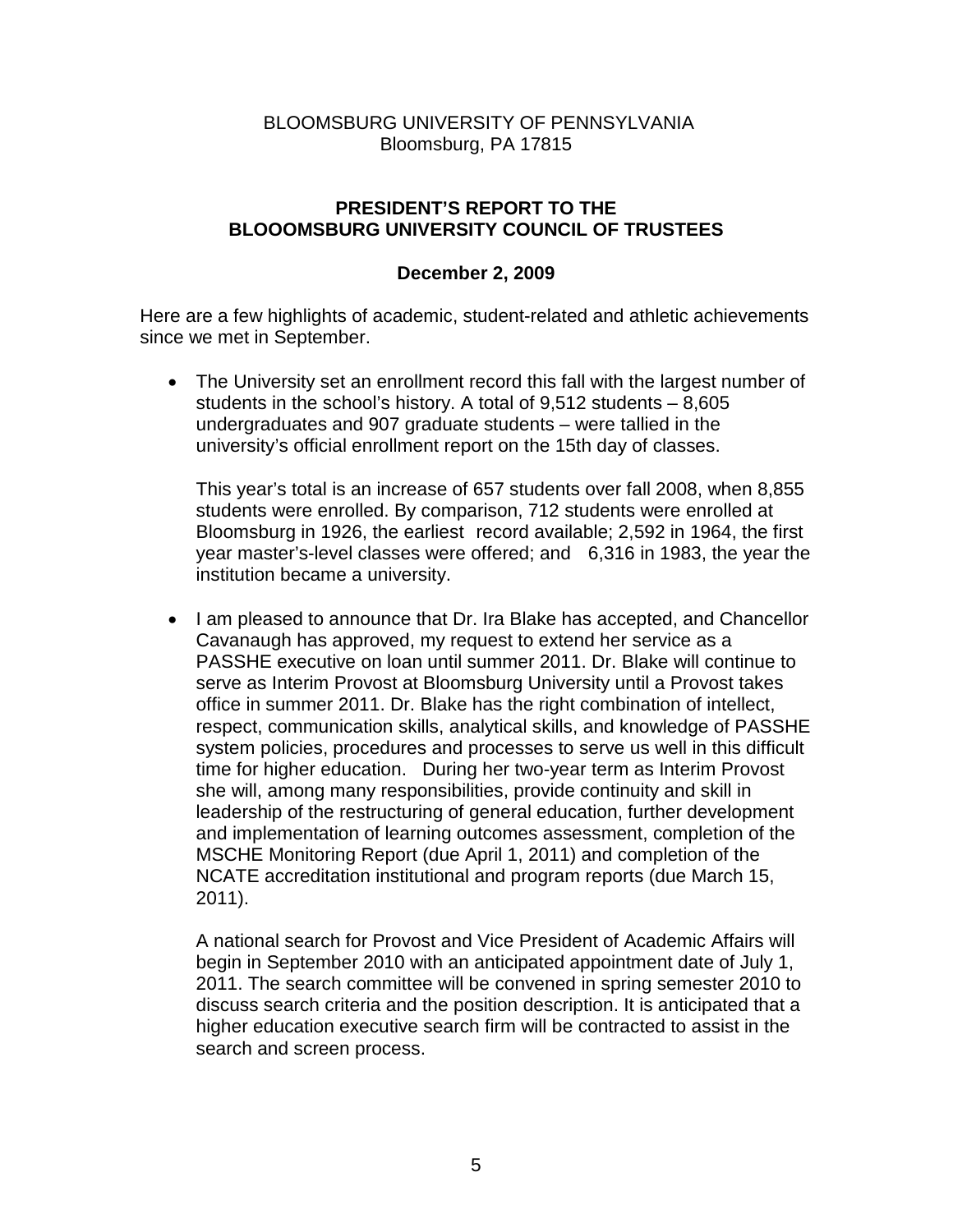• Our art and art history department was recently accredited by the National Association of Schools of Art and Design. This accreditation shows that the department meets national standards in the programs we offer, with regard to the content and quality of the programs, the experience of the faculty and safety in the art studio classrooms.

The accreditation process began four years ago and included a self-study and an evaluation by NASAD representatives. Approximately 290 art and art design programs, ranging from liberal arts programs like BU's to large, career-focused institutions, are accredited by NASAD through a peer review process.

- In my June report, I notified the trustees that we had received BOG approval for a Master of Education in school-based speech language pathology. We have now received approval from the PA Department of Education for program modifications to that program. This is as a result of the recent revisions enacted by PDE. The program currently has 26 students enrolled at four sites.
- We signed an agreement with Central Columbia School District that guarantees their senior students admission to BU when they achieve certain criteria of high achievement including; achieving a minimum of 500 verbal and 500 math scores on the SAT, with a combined score of at least 1100 on the verbal and math portions; earn a minimum of 90 percent cumulative grade point average; apply to BU by December 15 of their senior year for admission the following fall, with an early application deadline of November 15<sup>th</sup> for certain health-care related majors. This first agreement of its kind for BU was developed in collaboration with Central Columbia School District.

The guaranteed admission agreement, now also signed with Bloomsburg and Danville School Districts, assures students that working hard in high school will guarantee admission to Bloomsburg University, further solidifying the excellent working relationship we have with our local school districts.

• Dr. Shaheen Awan, Professor of Speech Pathology, was recently named a Fellow by the American Speech-Language-Hearing Association, one of the highest honors bestowed by this association. This award recognizes professional or scientific achievement and is given to a member who has shown outstanding contributions to the profession.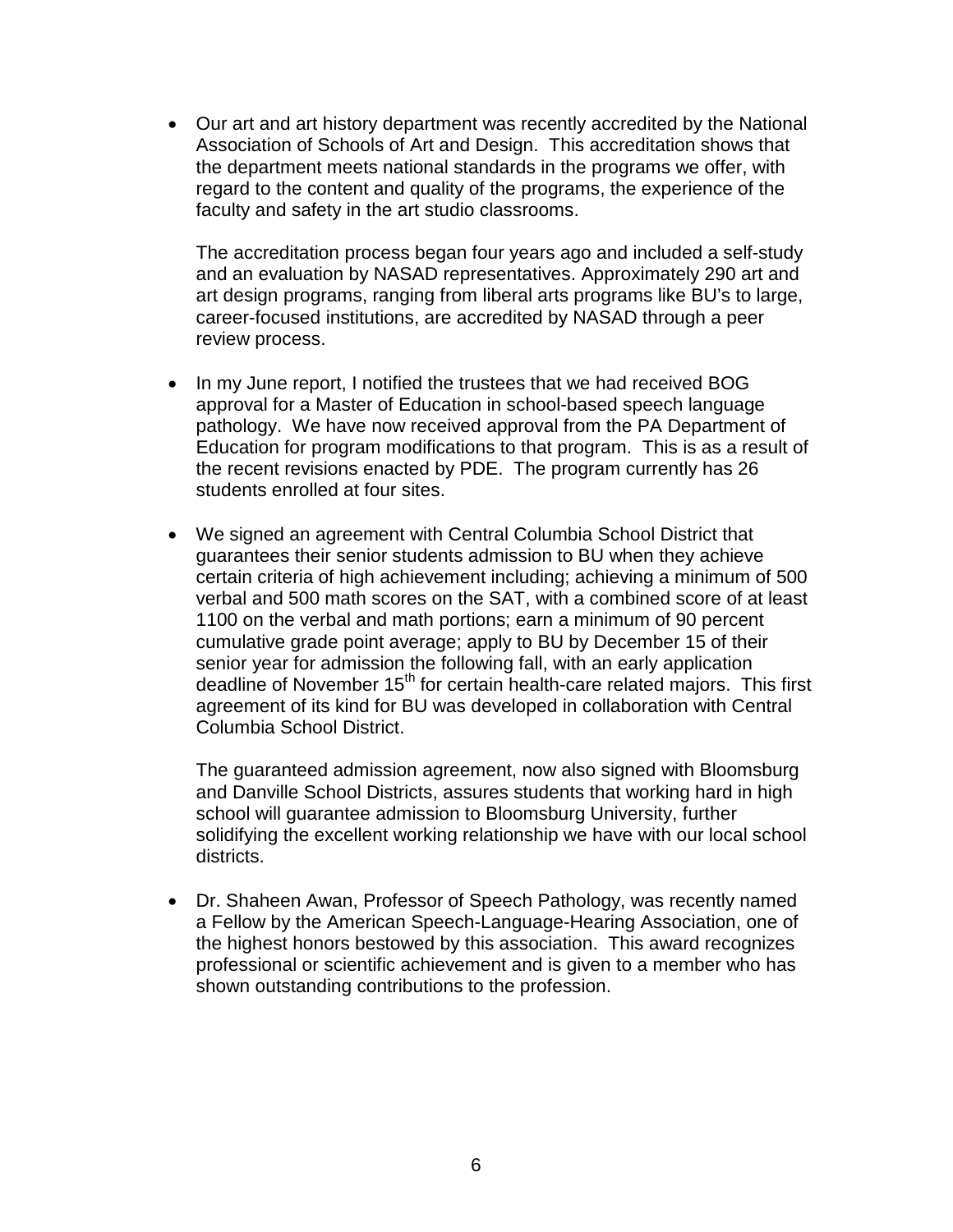- Brian Johnson, our director of the Frederick Douglass Institute, recently was awarded the 2009 Philli C. Chinn Book Award for the National Association for Multicultural Education. Brian received the award for his recently co-authored text on diversity, *Reel Diversity: A Teacher's Sourcebook*.
- The Bloomsburg University's Department of Nursing recently held an open house in the student learning laboratory and a special dinner to celebrate the 35 years of undergraduate and 25 years of graduate nursing education. Our nursing programs have historically been one of the most highly sought after programs offered.
- *Spectrum Magazine* was honored, along with the Northeast Pennsylvania Homeless Alliance and AGAPE, for its work with the homeless by the Columbia County Board of Commissioners.
- Kevin Ball, assistant professor in psychology, was awarded a \$50,000 grant from the National Institutes of Health to study the neural mechanisms in rats.
- We have several new student scholarships to report.

BU's Community Government Association (CGA) recently established a \$250,000 endowed fund to provide scholarships for two students, starting in 2010-11. Awarded on the basis of financial need and good academic and social standing, the scholarships will be renewable as long as students meet the criteria. The scholarships will be funded through proceeds from the rental of CGA-owned Honeysuckle Apartments. Recipients of the new CGA Scholarship will be selected by the CGA president, CGA comptroller and admissions director.

The family of the late H. Preston Herring, BU's long-time Vice President for Student Affairs, has established the H. Preston Herring Student Affairs Scholarship for a student in the counseling/student affairs graduate program. To be eligible, a student must have a grade point average of 3.2 or higher and undergraduate leadership experience in student affairs.

Additionally, a second scholarship, the H. Preston Herring Athletic Scholarship, will be for a student athlete involved in any intercollegiate varsity sport. Applicants must have at least 30 credits and demonstrate integrity, strong academic commitment and leadership qualities.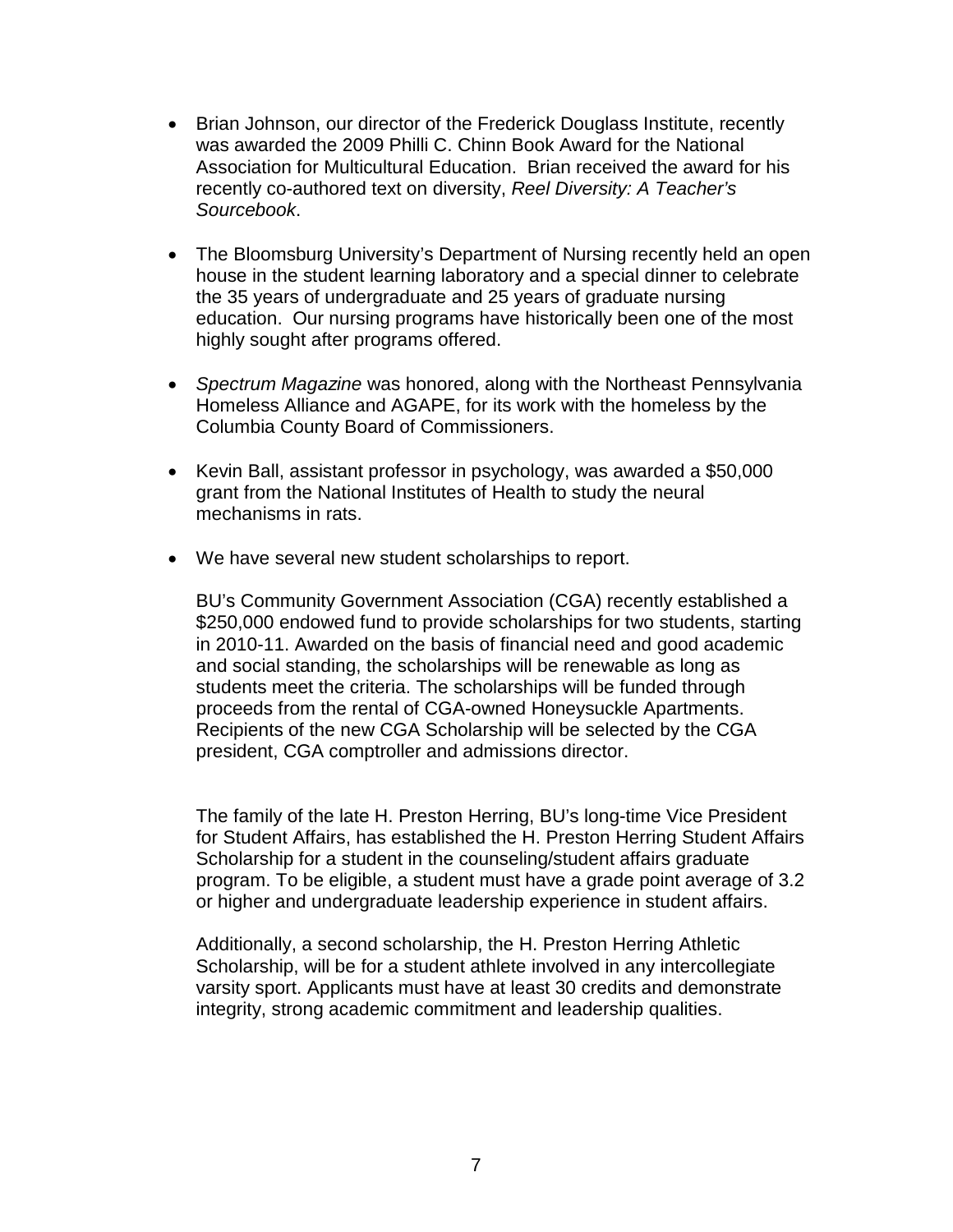• We have received a \$500,000 Energy Harvest grant from the state Department of Environmental Protection (DEP). Currently five coal stokers burn 7,000 tons of coal per year to heat 1.5 million square feet of residence halls and academic buildings.

The \$2 million project allows the university to replace one of its 1951 vintage coal stoker boilers with a new, large capacity wood-chip biomass boiler. BU's annual coal consumption is expected to decrease 67 percent with the installation of the biomass boiler, which will take on the majority of the heating plant's workload. As a result, two-thirds of the university's coal-based carbon emissions will be replaced with the clean combustion of carbon neutral biomass. Dr. Nathaniel "Ned" Greene, professor of physics and engineering technology, in collaboration with Eric Milner, wrote and applied for the DEP grant. Burning wood chips also provides an economic advantage. Not only is wood a renewable resource but it is less expensive than coal and natural gas and can be purchased from local suppliers.

- Bloomsburg University played host to trustees from our sister universities and their guests plus the Chancellor and many of his staff in October at the Pennsylvania Association of Councils of Trustees (PACT) semi-annual meeting. We were pleased that many of those more than 100 visitors to BU commented on how beautiful our campus is and the excellent service they received from our staff.
- The office of communications and I have begun a new monthly 30-minute program airing on BUTV. This program's goal is to communicate with students, faculty and staff, informing them of news, events, organizations and other campus activities. Three episodes have aired to date; the first introduced the four Vice President's and what their divisions are responsible for; the second was an interview with Chancellor Cavanaugh and me; the third program highlighted healthy living and featured faculty and staff from the health-related departments on campus including the Rec Center.
- Let me update you on the H1N1 flu as it relates to Bloomsburg University. We had the largest number of flu cases in October. Since the beginning of November, cases have been decreasing however; national health care experts indicate that another wave of this flu will probably occur from January through March.

Our health center distributed 1551 doses of the H1N1 vaccine to students by November 20th. To date, the Student Health Center has documented 212 cases of flu-like illnesses, presumed to be H1N1. All cases have recovered/are recovering.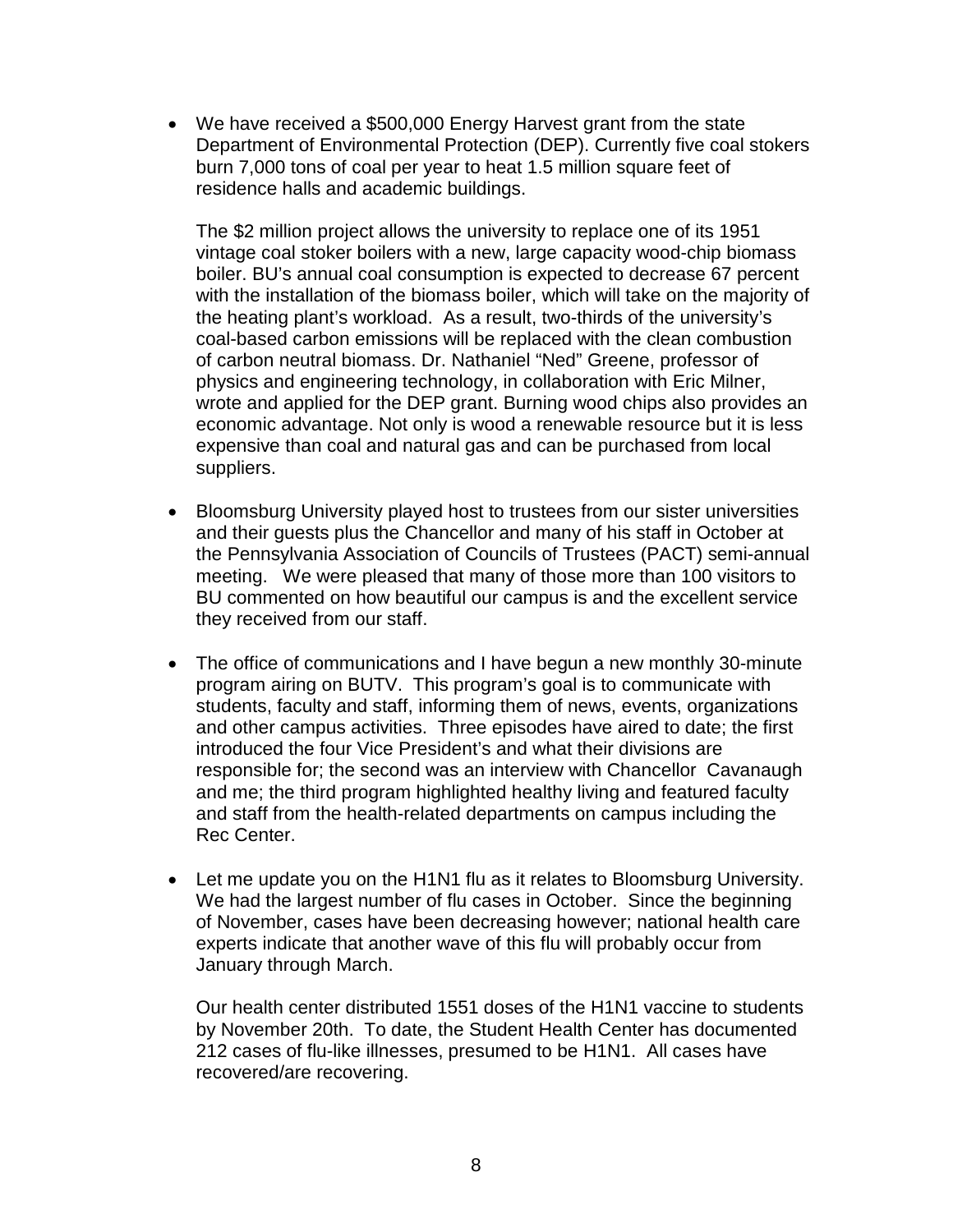• All components of BU's emergency notification system – e-mail, voice mail, text messages and campus sirens - were tested on November 20th.

All BU students and registered faculty and staff received a test e-mail message on that date. Test voice mail and text messages were also sent to those who opted to receive notification in these formats. The sirens, installed on Elwell Hall, McCormick Center for Human Services and on the upper campus, are designed to alert the campus community when vital emergency information is available via e-mail, voice mail and text message. BU tests the emergency notification system once each semester.

• Our Supervisory Roundtable sold bag lunches to raise funds for the students who lost belongings in the recent downtown fire. Through the support of our campus community, a donation of \$1,500 was made to the Student Catastrophic Fund.

I also wanted to report that the 28 displaced students from that fire were able to be housed either on or off campus until they secured housing of their own choosing. The campus and the local Bloomsburg community were extremely generous in helping these individuals.

• Earlier in the meeting we recognized our field hockey team and their coach, Jan Hutchinson. Jan was named the 2009 South Region Coach of the Year by the National Field Hockey Coaches Association. Additionally, she was named the PSAC Eastern Division Coach of the Year.

Anthony Smith, a linebacker on our football team, has been named the 2009 PSAC Eastern Division Defense Player of the Year. In addition, 11 other Huskies received All-Conference honors.

BU football quarterback, Dan Latorre, has been named to the *ESPN The Magazine* Academic All-District II football first team. Dan, who is in his first semester as a graduate student, graduated in August with a 3.69 grade-point-average while triple majoring in Finance, Business Management and French.

• We have two new members associated with the Advancement Division. Jerome Dvorak started, in late summer, as Managing Director of the BU Foundation. He has 20 + years in banking and financial-related industries. Jerome's higher education experience encompasses several capacities including as a volunteer board member, Trustee and Interim Alumni Director at Juniata College, his alma mater.

Mr. Tom Ruhl will join us next week as Director of Development. Tom's higher education development experience includes management at all